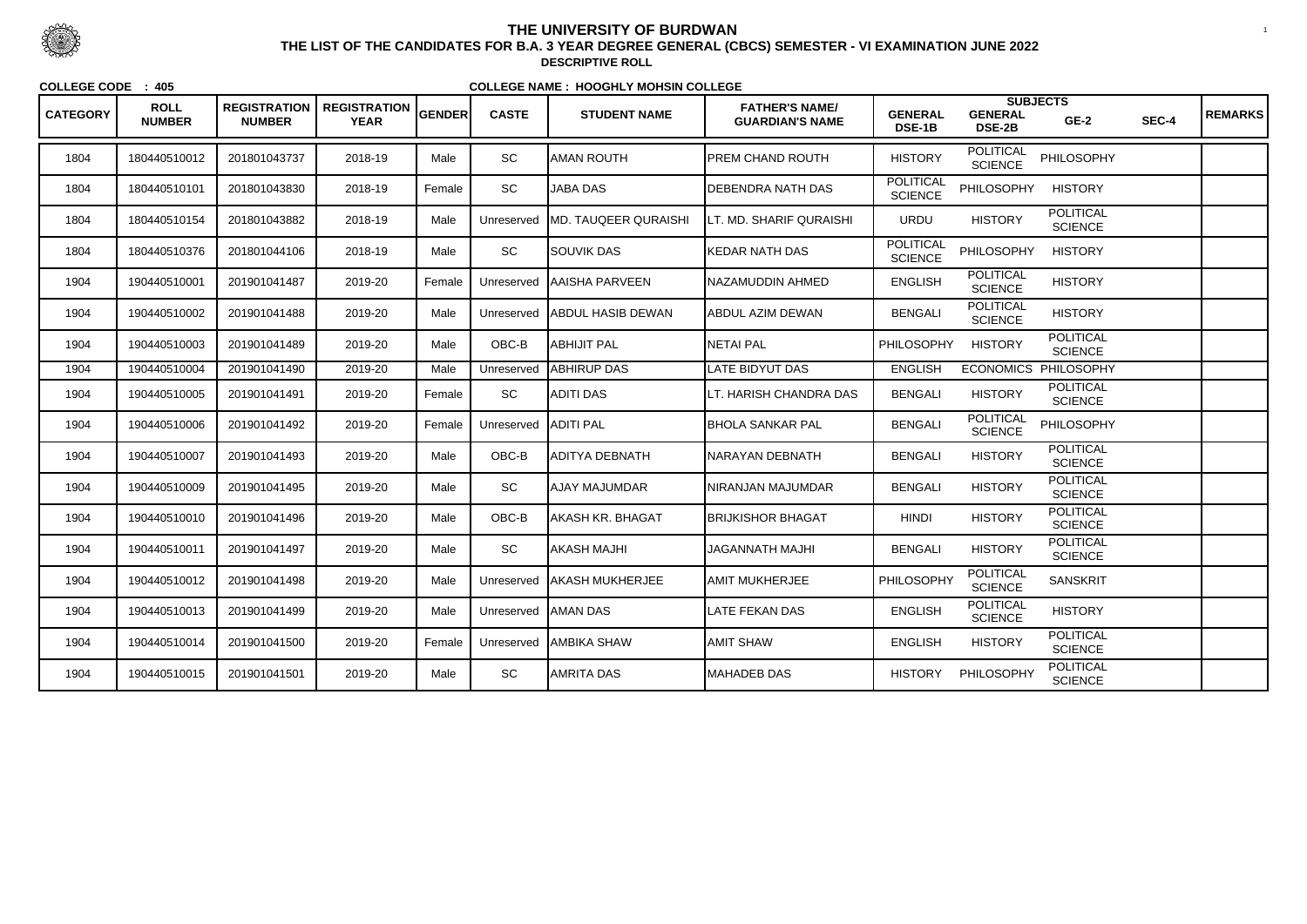| <b>CATEGORY</b> | <b>ROLL</b><br><b>NUMBER</b> | <b>REGISTRATION</b><br><b>NUMBER</b> | REGISTRATION GENDER<br><b>YEAR</b> |        | <b>CASTE</b> | <b>STUDENT NAME</b>            | <b>FATHER'S NAME/</b><br><b>GUARDIAN'S NAME</b> | <b>GENERAL</b><br>DSE-1B | <b>SUBJECTS</b><br><b>GENERAL</b><br><b>DSE-2B</b> | $GE-2$                             | SEC-4 | <b>REMARKS</b> |
|-----------------|------------------------------|--------------------------------------|------------------------------------|--------|--------------|--------------------------------|-------------------------------------------------|--------------------------|----------------------------------------------------|------------------------------------|-------|----------------|
| 1904            | 190440510016                 | 201901041502                         | 2019-20                            | Female | SC           | <b>JANAMIKA RAM</b>            | <b>RAM CHANDRA RAM</b>                          | <b>HINDI</b>             | <b>HISTORY</b>                                     | <b>POLITICAL</b><br><b>SCIENCE</b> |       |                |
| 1904            | 190440510017                 | 201901041503                         | 2019-20                            | Female | SC           | <b>JANANYA BHOWMICK</b>        | ASIT BHOWMICK                                   | <b>BENGALI</b>           | <b>POLITICAL</b><br><b>SCIENCE</b>                 | PHILOSOPHY                         |       |                |
| 1904            | 190440510018                 | 201901041504                         | 2019-20                            | Female | SC           | ANINDITA DAS                   | <b>SUBRATA DAS</b>                              | PHILOSOPHY               | <b>HISTORY</b>                                     | <b>POLITICAL</b><br><b>SCIENCE</b> |       |                |
| 1904            | 190440510019                 | 201901041505                         | 2019-20                            | Male   | SC           | <b>ANIRBAN BISWAS</b>          | <b>BISWAJIT BISWAS</b>                          | <b>BENGALI</b>           | <b>POLITICAL</b><br><b>SCIENCE</b>                 | <b>HISTORY</b>                     |       |                |
| 1904            | 190440510020                 | 201801044431                         | 2018-19                            | Female | Unreserved   | <b>JANTARA GHOSH</b>           | <b>GOUR GHOSH</b>                               | <b>BENGALI</b>           | PHILOSOPHY                                         | <b>POLITICAL</b><br><b>SCIENCE</b> |       |                |
| 1904            | 190440510021                 | 201901041506                         | 2019-20                            | Female | Unreserved   | <b>JANTARA KARMAKAR</b>        | <b>RAJU KARMAKAR</b>                            | <b>BENGALI</b>           | PHILOSOPHY                                         | <b>HISTORY</b>                     |       |                |
| 1904            | 190440510022                 | 201901041507                         | 2019-20                            | Female | SC           | ANTARA MONDAL                  | LATE ASHOKE MONDAL                              | <b>HISTORY</b>           | <b>PHILOSOPHY</b>                                  | <b>SANSKRIT</b>                    |       |                |
| 1904            | 190440510023                 | 201901041508                         | 2019-20                            | Male   | Unreserved   | <b>JANUP KUMAR DAS</b>         | <b>JOYDEB DAS</b>                               | <b>HISTORY</b>           | PHILOSOPHY                                         | <b>POLITICAL</b><br><b>SCIENCE</b> |       |                |
| 1904            | 190440510024                 | 201901041511                         | 2019-20                            | Male   | SC           | <b>APU KIRTANIA</b>            | <b>BINOD KIRTANIA</b>                           | <b>BENGALI</b>           | <b>HISTORY</b>                                     | <b>POLITICAL</b><br><b>SCIENCE</b> |       |                |
| 1904            | 190440510025                 | 201701057259                         | 2017-18                            | Male   | <b>SC</b>    | <b>APURBA SHEE</b>             | <b>AJOY SHEE</b>                                | <b>BENGALI</b>           | <b>HISTORY</b>                                     | <b>POLITICAL</b><br><b>SCIENCE</b> |       |                |
| 1904            | 190440510026                 | 201901041512                         | 2019-20                            | Male   | Unreserved   | <b>JARANYA GHOSH</b>           | <b>MANAB GHOSH</b>                              | <b>BENGALI</b>           | <b>POLITICAL</b><br><b>SCIENCE</b>                 | <b>HISTORY</b>                     |       |                |
| 1904            | 190440510027                 | 201901041513                         | 2019-20                            | Male   | OBC-B        | <b>ARIJIT NANDAN</b>           | SWAPAN NANDAN                                   | <b>BENGALI</b>           | <b>POLITICAL</b><br><b>SCIENCE</b>                 | <b>HISTORY</b>                     |       |                |
| 1904            | 190440510028                 | 201901041514                         | 2019-20                            | Female | OBC-A        | <b>ASHIYA KHATOON</b>          | MD. SAMJAD                                      | <b>HINDI</b>             | <b>HISTORY</b>                                     | <b>POLITICAL</b><br><b>SCIENCE</b> |       |                |
| 1904            | 190440510029                 | 201901041515                         | 2019-20                            | Female | OBC-A        | <b>ASHMA KHATOON</b>           | <b>SK SIRAJ ALI</b>                             | <b>BENGALI</b>           | PHILOSOPHY                                         | <b>POLITICAL</b><br><b>SCIENCE</b> |       |                |
| 1904            | 190440510030                 | 201901057177                         | 2019-20                            | Male   |              | Unreserved ASIT SINGH          | LATE ASHOK SINGH                                | <b>BENGALI</b>           | <b>HISTORY</b>                                     | <b>POLITICAL</b><br><b>SCIENCE</b> |       |                |
| 1904            | 190440510031                 | 201901041517                         | 2019-20                            | Female | OBC-B        | <b>ATRAYEE DUTTA</b>           | <b>RANAJIT DUTTA</b>                            | <b>BENGALI</b>           | PHILOSOPHY                                         | <b>POLITICAL</b><br><b>SCIENCE</b> |       |                |
| 1904            | 190440510032                 | 201901041518                         | 2019-20                            | Male   |              | Unreserved   AVINABA MUKHERJEE | AMITAVA MUKHERJEE                               | <b>BENGALI</b>           | <b>POLITICAL</b><br><b>SCIENCE</b>                 | PHILOSOPHY                         |       |                |
| 1904            | 190440510033                 | 201901041519                         | 2019-20                            | Male   | SC           | <b>AYAN MONDAL</b>             | <b>KISHORE MONDAL</b>                           | <b>BENGALI</b>           | <b>POLITICAL</b><br><b>SCIENCE</b>                 | <b>HISTORY</b>                     |       |                |



 <sup>2</sup> **THE LIST OF THE CANDIDATES FOR B.A. 3 YEAR DEGREE GENERAL (CBCS) SEMESTER - VI EXAMINATION JUNE 2022DESCRIPTIVE ROLL**

**COLLEGE CODE : 405**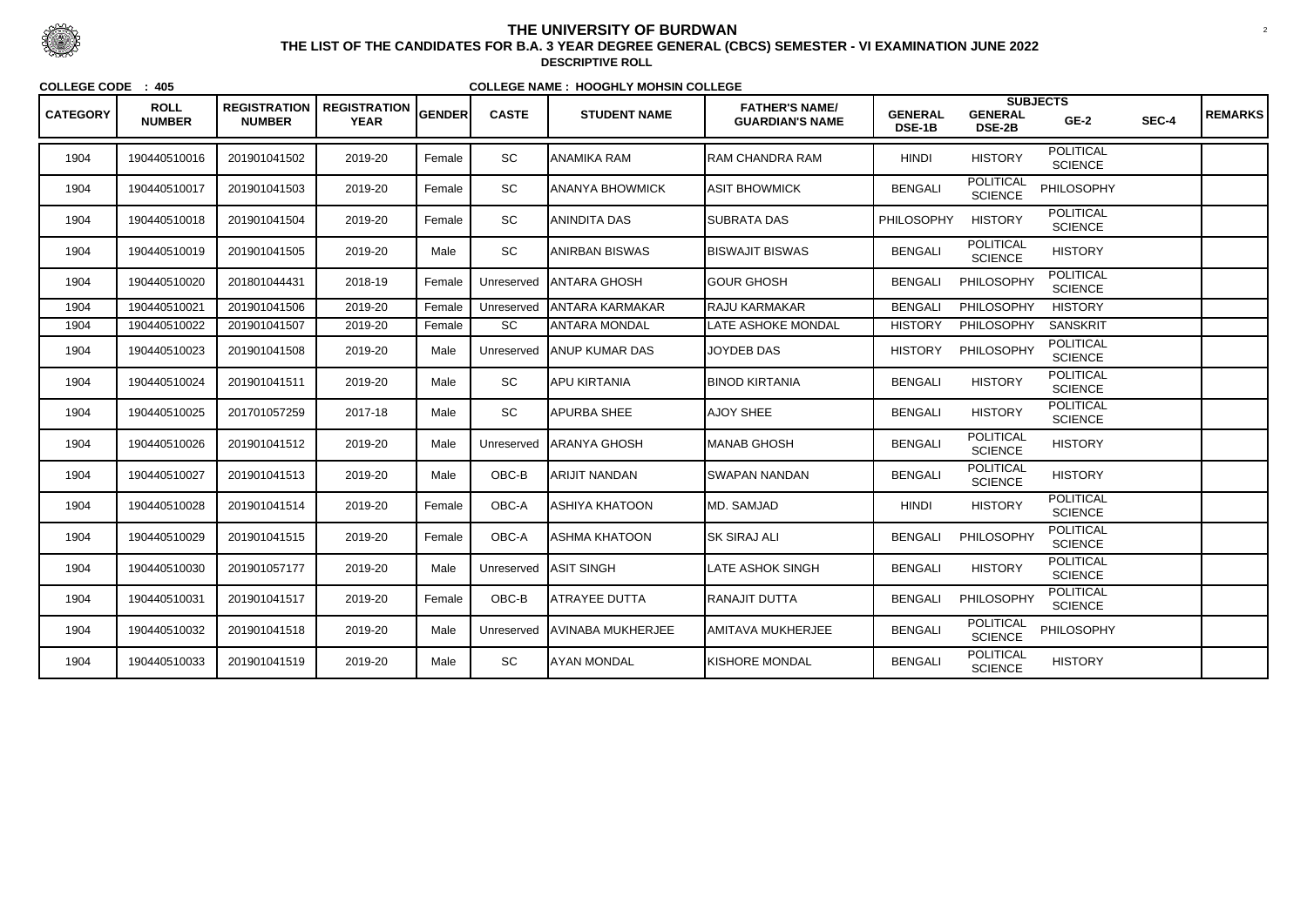| <b>CATEGORY</b> | <b>ROLL</b><br><b>NUMBER</b> | <b>REGISTRATION</b><br><b>NUMBER</b> | <b>REGISTRATION</b><br><b>YEAR</b> | <b>GENDER</b> | <b>CASTE</b> | <b>STUDENT NAME</b>      | <b>FATHER'S NAME/</b><br><b>GUARDIAN'S NAME</b> | <b>GENERAL</b><br><b>DSE-1B</b>    | <b>SUBJECTS</b><br><b>GENERAL</b><br><b>DSE-2B</b> | $GE-2$                             | SEC-4 | <b>REMARKS</b> |
|-----------------|------------------------------|--------------------------------------|------------------------------------|---------------|--------------|--------------------------|-------------------------------------------------|------------------------------------|----------------------------------------------------|------------------------------------|-------|----------------|
| 1904            | 190440510034                 | 201901041520                         | 2019-20                            | Female        | <b>ST</b>    | <b>BANDANA HORO</b>      | <b>ANDRIAS HORO</b>                             | <b>HINDI</b>                       | <b>POLITICAL</b><br><b>SCIENCE</b>                 | PHILOSOPHY                         |       |                |
| 1904            | 190440510035                 | 201901041521                         | 2019-20                            | Female        | OBC-B        | BASANTI KUMARI           | LATE TARAK NATH PRASAD                          | <b>HINDI</b>                       | <b>POLITICAL</b><br><b>SCIENCE</b>                 | <b>HISTORY</b>                     |       |                |
| 1904            | 190440510036                 | 201901041522                         | 2019-20                            | Female        | SC           | <b>BEAUTI DAS</b>        | <b>BHARAT DAS</b>                               | <b>HISTORY</b>                     | <b>BENGALI</b>                                     | <b>POLITICAL</b><br><b>SCIENCE</b> |       |                |
| 1904            | 190440510037                 | 201901041523                         | 2019-20                            | Male          | Unreserved   | <b>BHASKAR BOSE</b>      | KAMAL KRISHNA BOSE                              | <b>BENGALI</b>                     | PHILOSOPHY                                         | <b>POLITICAL</b><br><b>SCIENCE</b> |       |                |
| 1904            | 190440510038                 | 201901041524                         | 2019-20                            | Male          | OBC-B        | <b>BIJAN PAUL</b>        | <b>BICHITRA KUMAR PAUL</b>                      | PHILOSOPHY                         | <b>HISTORY</b>                                     | <b>POLITICAL</b><br><b>SCIENCE</b> |       |                |
| 1904            | 190440510039                 | 201901041525                         | 2019-20                            | Female        | OBC-A        | <b>BILQUEES JAHAN</b>    | <b>HAIDAR ALI</b>                               | <b>URDU</b>                        | <b>POLITICAL</b><br><b>SCIENCE</b>                 | <b>HISTORY</b>                     |       |                |
| 1904            | 190440510040                 | 201901041526                         | 2019-20                            | Male          | OBC-B        | <b>BIPIN KUMAR GUPTA</b> | <b>RUPCHAND GUPTA</b>                           | <b>HINDI</b>                       | <b>POLITICAL</b><br><b>SCIENCE</b>                 | <b>HISTORY</b>                     |       |                |
| 1904            | 190440510043                 | 201901041529                         | 2019-20                            | Male          | Unreserved   | <b>BITTU BARMA</b>       | <b>SHIBSHANKAR BARMA</b>                        | <b>BENGALI</b>                     | <b>HISTORY</b>                                     | <b>SANSKRIT</b>                    |       |                |
| 1904            | 190440510044                 | 201901041530                         | 2019-20                            | Female        | Unreserved   | <b>CHAMPA DEY</b>        | <b>SWAPAN DEY</b>                               | <b>BENGALI</b>                     | PHILOSOPHY                                         | <b>POLITICAL</b><br><b>SCIENCE</b> |       |                |
| 1904            | 190440510045                 | 201901041531                         | 2019-20                            | Male          | SC           | <b>CHIRANJIT BAG</b>     | PRAVAT BAG                                      | <b>HISTORY</b>                     | PHILOSOPHY                                         | <b>POLITICAL</b><br><b>SCIENCE</b> |       |                |
| 1904            | 190440510046                 | 201901041532                         | 2019-20                            | Male          | Unreserved   | <b>IDEB KUMAR BISWAS</b> | <b>HARAN CHANDRA BISWAS</b>                     | <b>HISTORY</b>                     | PHILOSOPHY                                         | <b>POLITICAL</b><br><b>SCIENCE</b> |       |                |
| 1904            | 190440510047                 | 201901041533                         | 2019-20                            | Male          | Unreserved   | <b>IDEBAN GHOSH</b>      | LT. DILIP GHOSH                                 | <b>BENGALI</b>                     | <b>HISTORY</b>                                     | <b>POLITICAL</b><br><b>SCIENCE</b> |       |                |
| 1904            | 190440510048                 | 201901041534                         | 2019-20                            | Female        | Unreserved   | <b>IDEBANJALI SARKAR</b> | <b>SUBIR SARKAR</b>                             | <b>ENGLISH</b>                     | <b>HISTORY</b>                                     | <b>PHILOSOPHY</b>                  |       |                |
| 1904            | 190440510051                 | 201901041537                         | 2019-20                            | Male          | Unreserved   | <b>IDEBJOY SHAW</b>      | <b>NABAKUMAR SHAW</b>                           | <b>POLITICAL</b><br><b>SCIENCE</b> | <b>BENGALI</b>                                     | <b>SANSKRIT</b>                    |       |                |
| 1904            | 190440510052                 | 201901041538                         | 2019-20                            | Female        | Unreserved   | <b>DEBOLINA ROY</b>      | <b>RAJKUMAR ROY</b>                             | <b>SANSKRIT</b>                    | PHILOSOPHY                                         | <b>HISTORY</b>                     |       |                |
| 1904            | 190440510054                 | 201901041540                         | 2019-20                            | Female        | OBC-B        | <b>DIBYA SHAW</b>        | SATYA NARAYAN SHAW                              | <b>HISTORY</b>                     | <b>POLITICAL</b><br><b>SCIENCE</b>                 | PHILOSOPHY                         |       |                |
| 1904            | 190440510055                 | 201901041541                         | 2019-20                            | Male          | <b>SC</b>    | <b>DIP MONDAL</b>        | <b>SISIR MONDAL</b>                             | <b>BENGALI</b>                     | <b>HISTORY</b>                                     | PHILOSOPHY                         |       |                |
| 1904            | 190440510056                 | 201901041542                         | 2019-20                            | Female        | Unreserved   | <b>DIPANNITA ROY</b>     | <b>DIPANKAR ROY</b>                             | <b>BENGALI</b>                     | <b>HISTORY</b>                                     | <b>POLITICAL</b><br><b>SCIENCE</b> |       |                |



 <sup>3</sup> **THE LIST OF THE CANDIDATES FOR B.A. 3 YEAR DEGREE GENERAL (CBCS) SEMESTER - VI EXAMINATION JUNE 2022DESCRIPTIVE ROLL**

**COLLEGE CODE : 405**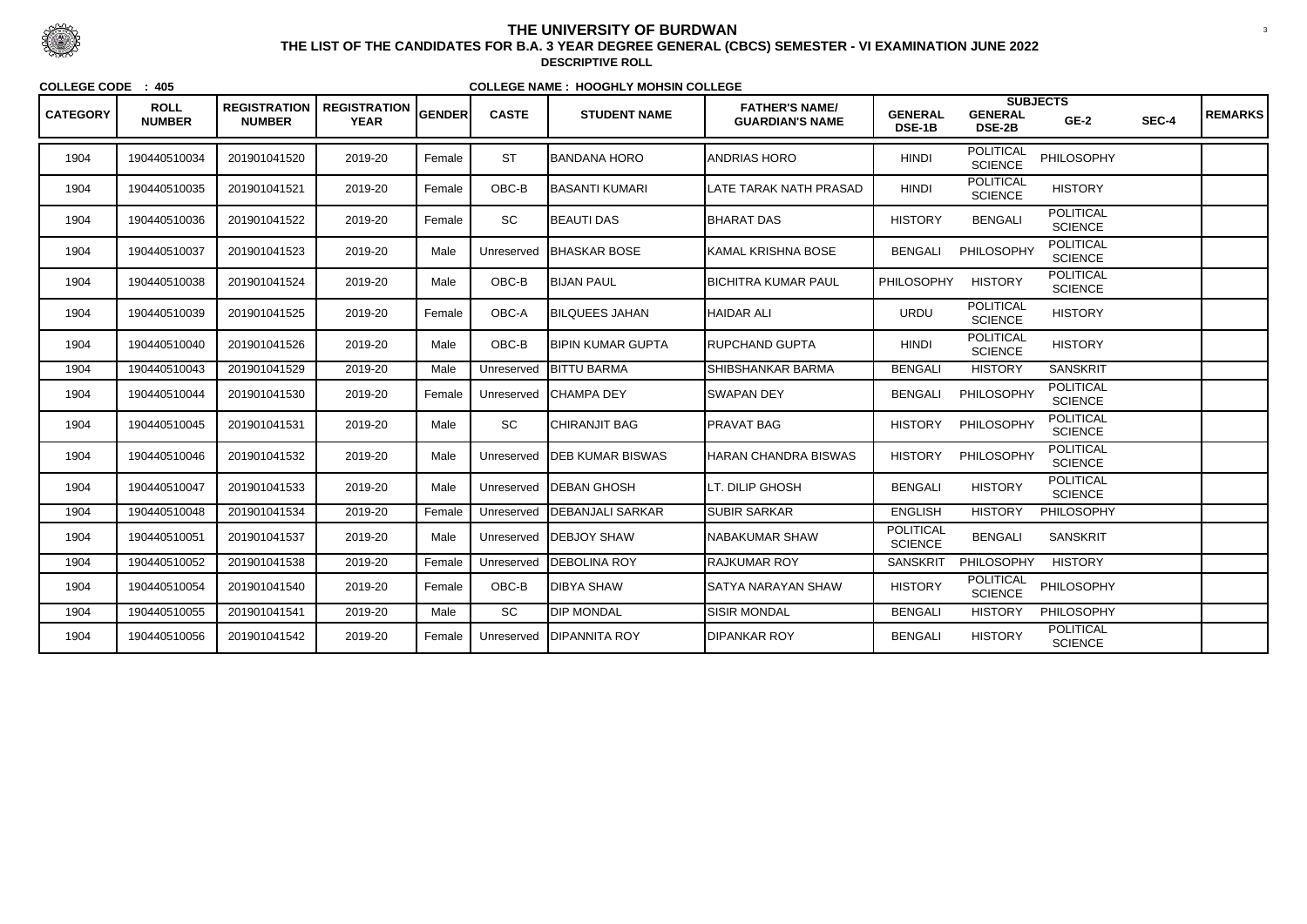| <b>CATEGORY</b> | <b>ROLL</b><br><b>NUMBER</b> | <b>REGISTRATION</b><br><b>NUMBER</b> | <b>REGISTRATION</b><br><b>YEAR</b> | <b>GENDER</b> | <b>CASTE</b> | <b>STUDENT NAME</b>     | <b>FATHER'S NAME/</b><br><b>GUARDIAN'S NAME</b> | <b>GENERAL</b><br>DSE-1B           | <b>GENERAL</b><br><b>DSE-2B</b>    | <b>SUBJECTS</b><br>$GE-2$          | SEC-4 | <b>REMARKS</b> |
|-----------------|------------------------------|--------------------------------------|------------------------------------|---------------|--------------|-------------------------|-------------------------------------------------|------------------------------------|------------------------------------|------------------------------------|-------|----------------|
| 1904            | 190440510057                 | 201901041543                         | 2019-20                            | Male          | Unreserved   | <b>IDIPAYAN MALLICK</b> | <b>DEBDUT MALLICK</b>                           | <b>BENGALI</b>                     | <b>POLITICAL</b><br><b>SCIENCE</b> | PHILOSOPHY                         |       |                |
| 1904            | 190440510059                 | 201901041545                         | 2019-20                            | Female        | Unreserved   | <b>DIPSIKHA PAL</b>     | <b>DILIP PAL</b>                                | <b>BENGALI</b>                     | <b>PHILOSOPHY</b>                  | <b>SANSKRIT</b>                    |       |                |
| 1904            | 190440510060                 | 201901041546                         | 2019-20                            | Female        | Unreserved   | <b>DIPTA GHOSH</b>      | <b>PRADIP GHOSH</b>                             | <b>POLITICAL</b><br><b>SCIENCE</b> | <b>HISTORY</b>                     | <b>SANSKRIT</b>                    |       |                |
| 1904            | 190440510061                 | 201901041547                         | 2019-20                            | Female        | Unreserved   | <b>IDIYA MALLICK</b>    | <b>ASIT KUMAR MALLICK</b>                       | <b>BENGALI</b>                     | <b>ECONOMICS</b>                   | <b>POLITICAL</b><br><b>SCIENCE</b> |       |                |
| 1904            | 190440510062                 | 201901041548                         | 2019-20                            | Female        | SC           | <b>DOLA SARKAR</b>      | <b>SIB SANKAR SARKAR</b>                        | <b>HISTORY</b>                     | <b>POLITICAL</b><br><b>SCIENCE</b> | PHILOSOPHY                         |       |                |
| 1904            | 190440510063                 | 201901041549                         | 2019-20                            | Female        | Unreserved   | <b>DONA NAG</b>         | <b>RATAN NAG</b>                                | <b>BENGALI</b>                     | <b>HISTORY</b>                     | <b>POLITICAL</b><br><b>SCIENCE</b> |       |                |
| 1904            | 190440510064                 | 201901041550                         | 2019-20                            | Female        | OBC-A        | <b>ERAM NEHA</b>        | <b>MUKHTAR ALAM</b>                             | <b>URDU</b>                        | <b>POLITICAL</b><br><b>SCIENCE</b> | <b>HISTORY</b>                     |       |                |
| 1904            | 190440510065                 | 201901041551                         | 2019-20                            | Female        | SC           | <b>ESHA SHARMA</b>      | <b>SHANKAR SHARMA</b>                           | <b>PHILOSOPHY</b>                  | <b>ENGLISH</b>                     | <b>HISTORY</b>                     |       |                |
| 1904            | 190440510066                 | 201901041552                         | 2019-20                            | Female        | OBC-A        | <b>FIRDOUSH PARWEEN</b> | <b>IRSHAD AHMAD</b>                             | <b>URDU</b>                        | <b>POLITICAL</b><br><b>SCIENCE</b> | <b>HISTORY</b>                     |       |                |
| 1904            | 190440510067                 | 201901041553                         | 2019-20                            | Male          | Unreserved   | <b>IGHULAM SARWAR</b>   | <b>MEHTAB ALAM</b>                              | <b>URDU</b>                        | <b>HISTORY</b>                     | <b>POLITICAL</b><br><b>SCIENCE</b> |       |                |
| 1904            | 190440510068                 | 201901041554                         | 2019-20                            | Female        | OBC-B        | <b>IGOSHEA TABASSUM</b> | <b>KUDDUS KHAN</b>                              | <b>URDU</b>                        | <b>POLITICAL</b><br><b>SCIENCE</b> | <b>HISTORY</b>                     |       |                |
| 1904            | 190440510069                 | 201901041555                         | 2019-20                            | Male          | SC           | <b>GOUTAM DAS</b>       | <b>BISTHU PADA DAS</b>                          | <b>HISTORY</b>                     | <b>POLITICAL</b><br><b>SCIENCE</b> | PHILOSOPHY                         |       |                |
| 1904            | 190440510070                 | 201901041556                         | 2019-20                            | Female        | OBC-A        | <b>IGUNCHA SHAHEEN</b>  | MD. ALAM                                        | <b>URDU</b>                        | <b>POLITICAL</b><br><b>SCIENCE</b> | <b>HISTORY</b>                     |       |                |
| 1904            | 190440510071                 | 201901041557                         | 2019-20                            | Male          | SC           | IHEMANTO MALIK          | <b>SHIBURAM MALIK</b>                           | <b>HISTORY</b>                     | <b>POLITICAL</b><br><b>SCIENCE</b> | PHILOSOPHY                         |       |                |
| 1904            | 190440510072                 | 201901041558                         | 2019-20                            | Female        | SC           | HENA ADHIKARY           | <b>HARIPRIYA ADHIKARY</b>                       | <b>BENGALI</b>                     | <b>HISTORY</b>                     | <b>POLITICAL</b><br><b>SCIENCE</b> |       |                |
| 1904            | 190440510073                 | 201901041559                         | 2019-20                            | Female        | SC           | <b>ILA MAJUMDER</b>     | <b>INDRAJIT MAJUMDER</b>                        | <b>BENGALI</b>                     | <b>HISTORY</b>                     | <b>POLITICAL</b><br><b>SCIENCE</b> |       |                |
| 1904            | 190440510074                 | 201901041560                         | 2019-20                            | Female        | SC           | <b>INDRANI MONDAL</b>   | LATE RANJAN MONDAL                              | <b>BENGALI</b>                     | <b>HISTORY</b>                     | <b>POLITICAL</b><br><b>SCIENCE</b> |       |                |
| 1904            | 190440510075                 | 201901041561                         | 2019-20                            | Female        | Unreserved   | <b>INDRANI SEN</b>      | NIRMALENDRA SEN                                 | <b>POLITICAL</b><br><b>SCIENCE</b> | PHILOSOPHY                         | <b>HISTORY</b>                     |       |                |



 <sup>4</sup> **THE LIST OF THE CANDIDATES FOR B.A. 3 YEAR DEGREE GENERAL (CBCS) SEMESTER - VI EXAMINATION JUNE 2022DESCRIPTIVE ROLL**

**COLLEGE CODE : 405**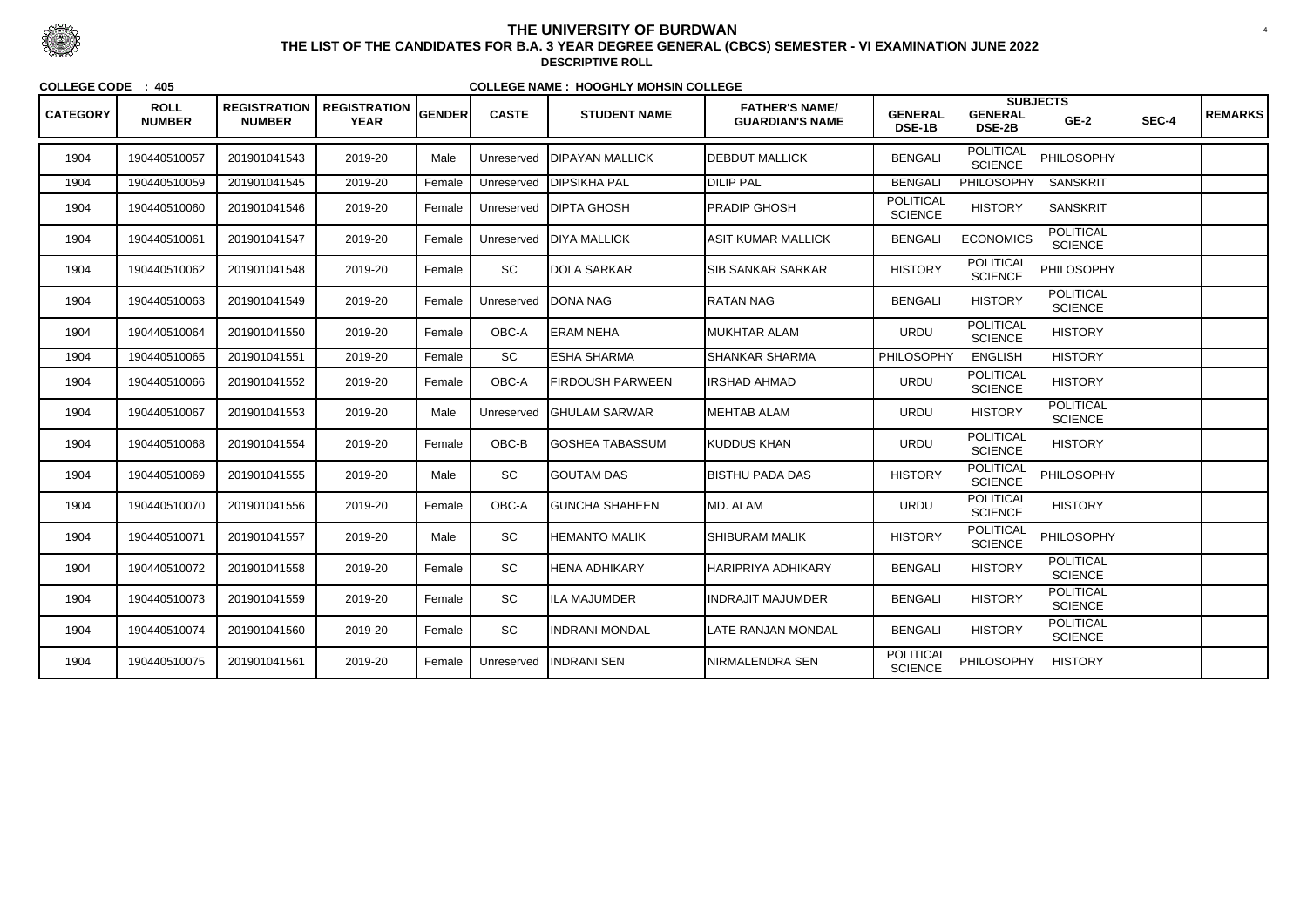| <b>CATEGORY</b> | <b>ROLL</b><br><b>NUMBER</b> | <b>REGISTRATION</b><br><b>NUMBER</b> | <b>REGISTRATION</b><br><b>YEAR</b> | <b>GENDER</b> | <b>CASTE</b> | <b>STUDENT NAME</b>   | <b>FATHER'S NAME/</b><br><b>GUARDIAN'S NAME</b> | <b>GENERAL</b><br><b>DSE-1B</b> | <b>SUBJECTS</b><br><b>GENERAL</b><br><b>DSE-2B</b> | $GE-2$                             | SEC-4 | <b>REMARKS</b> |
|-----------------|------------------------------|--------------------------------------|------------------------------------|---------------|--------------|-----------------------|-------------------------------------------------|---------------------------------|----------------------------------------------------|------------------------------------|-------|----------------|
| 1904            | 190440510076                 | 201901041562                         | 2019-20                            | Male          | Unreserved   | <b>INZAMAMUDDIN</b>   | <b>ISLAMUDDIN</b>                               | <b>URDU</b>                     | <b>POLITICAL</b><br><b>SCIENCE</b>                 | <b>HISTORY</b>                     |       |                |
| 1904            | 190440510077                 | 201901041563                         | 2019-20                            | Female        | <b>SC</b>    | <b>IPSITA BISWAS</b>  | <b>MILAN KANTI BISWAS</b>                       | <b>BENGALI</b>                  | <b>HISTORY</b>                                     | <b>PHILOSOPHY</b>                  |       |                |
| 1904            | 190440510078                 | 201901041564                         | 2019-20                            | Female        | Unreserved   | <b>JAGRITI SINGH</b>  | <b>CHANDRA SHEKHAR SINGH</b>                    | <b>ENGLISH</b>                  | <b>HISTORY</b>                                     | <b>POLITICAL</b><br><b>SCIENCE</b> |       |                |
| 1904            | 190440510079                 | 201901041565                         | 2019-20                            | Female        | Unreserved   | JAHERA KHATUN         | <b>KOUSAR GAZI</b>                              | <b>HISTORY</b>                  | <b>SANSKRIT</b>                                    | <b>POLITICAL</b><br><b>SCIENCE</b> |       |                |
| 1904            | 190440510080                 | 201901041566                         | 2019-20                            | Male          | Unreserved   | <b>JANBAZ KHAN</b>    | <b>MD JABBAR KHAN</b>                           | <b>HISTORY</b>                  | <b>URDU</b>                                        | <b>POLITICAL</b><br><b>SCIENCE</b> |       |                |
| 1904            | 190440510081                 | 201901041567                         | 2019-20                            | Female        | SC           | <b>JAYA DAS</b>       | <b>JUDHISTIR DAS</b>                            | <b>HISTORY</b>                  | PHILOSOPHY                                         | <b>POLITICAL</b><br><b>SCIENCE</b> |       |                |
| 1904            | 190440510082                 | 201901041568                         | 2019-20                            | Female        | Unreserved   | <b>JESMIN SULTANA</b> | İSHAJAHAN MONDAL                                | PHILOSOPHY                      | <b>POLITICAL</b><br><b>SCIENCE</b>                 | <b>SANSKRIT</b>                    |       |                |
| 1904            | 190440510084                 | 201901041570                         | 2019-20                            | Female        | Unreserved   | <b>JOTIKA GUPTA</b>   | <b>DEBENDRA GUPTA</b>                           | <b>ENGLISH</b>                  | <b>ECONOMICS</b>                                   | <b>HISTORY</b>                     |       |                |
| 1904            | 190440510085                 | 201901041571                         | 2019-20                            | Male          | Unreserved   | <b>JOY MALAKAR</b>    | <b>GOPAL MALAKAR</b>                            | <b>BENGALI</b>                  | <b>HISTORY</b>                                     | <b>PHILOSOPHY</b>                  |       |                |
| 1904            | 190440510086                 | 201901041572                         | 2019-20                            | Male          | SC           | <b>JOYANTA DAS</b>    | <b>SHYAMAL DAS</b>                              | <b>HISTORY</b>                  | PHILOSOPHY                                         | <b>POLITICAL</b><br><b>SCIENCE</b> |       |                |
| 1904            | 190440510087                 | 201901041573                         | 2019-20                            | Female        | SC           | <b>JOYSREE BISWAS</b> | <b>ASHIM BISWAS</b>                             | <b>BENGALI</b>                  | PHILOSOPHY                                         | <b>HISTORY</b>                     |       |                |
| 1904            | 190440510088                 | 201901041574                         | 2019-20                            | Female        | OBC-A        | <b>JUHI PERVEEN</b>   | MD. ILYAS                                       | <b>URDU</b>                     | <b>POLITICAL</b><br><b>SCIENCE</b>                 | <b>HISTORY</b>                     |       |                |
| 1904            | 190440510089                 | 201901041575                         | 2019-20                            | Female        | SC           | <b>JYOTI PASWAN</b>   | <b>RAMA PASWAN</b>                              | <b>HINDI</b>                    | <b>HISTORY</b>                                     | <b>POLITICAL</b><br><b>SCIENCE</b> |       |                |
| 1904            | 190440510090                 | 201901041576                         | 2019-20                            | Female        | OBC-B        | KAKALI SHIL           | <b>RATAN SHIL</b>                               | PHILOSOPHY                      | <b>HISTORY</b>                                     | <b>POLITICAL</b><br><b>SCIENCE</b> |       |                |
| 1904            | 190440510091                 | 201901041577                         | 2019-20                            | Female        | Unreserved   | KANIKA SARKAR         | <b>KAMAL SARKAR</b>                             | <b>BENGALI</b>                  | <b>PHILOSOPHY</b>                                  | <b>HISTORY</b>                     |       |                |
| 1904            | 190440510092                 | 201901041578                         | 2019-20                            | Female        | OBC-B        | KARISHMA PAUL         | <b>JHANTU PAUL</b>                              | <b>HISTORY</b>                  | PHILOSOPHY                                         | <b>POLITICAL</b><br><b>SCIENCE</b> |       |                |
| 1904            | 190440510094                 | 201901041580                         | 2019-20                            | Female        | Unreserved   | KAYNAT ANJUM          | <b>MD. INUS</b>                                 | <b>HISTORY</b>                  | <b>POLITICAL</b><br><b>SCIENCE</b>                 | PHILOSOPHY                         |       |                |
| 1904            | 190440510095                 | 201901041581                         | 2019-20                            | Female        | OBC-B        | KEYA GHOSH            | <b>PRADIP GHOSH</b>                             | <b>HISTORY</b>                  | <b>POLITICAL</b><br><b>SCIENCE</b>                 | <b>SANSKRIT</b>                    |       |                |



 <sup>5</sup> **THE LIST OF THE CANDIDATES FOR B.A. 3 YEAR DEGREE GENERAL (CBCS) SEMESTER - VI EXAMINATION JUNE 2022DESCRIPTIVE ROLL**

**COLLEGE CODE : 405**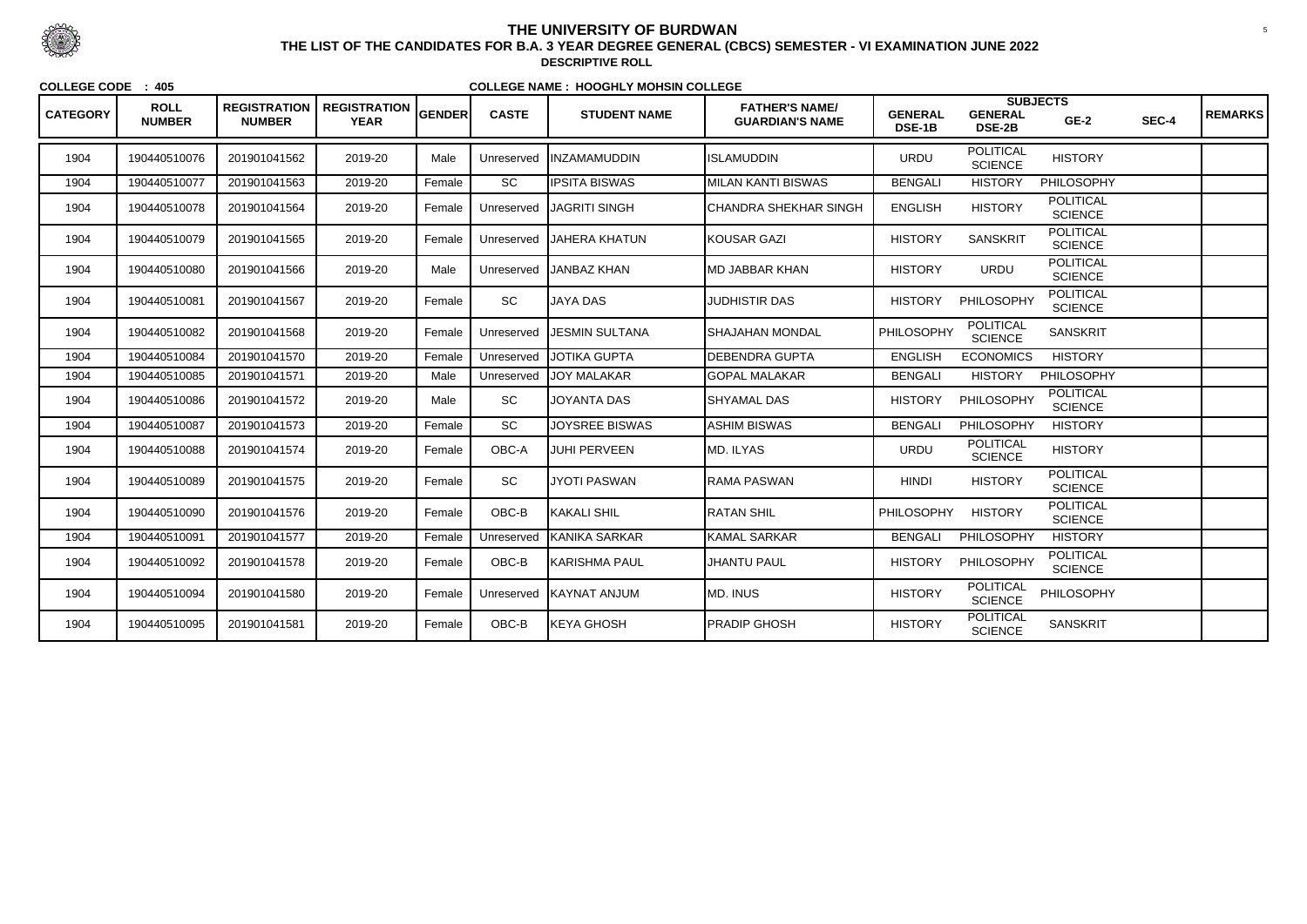| <b>CATEGORY</b> | <b>ROLL</b><br><b>NUMBER</b> | <b>REGISTRATION</b><br><b>NUMBER</b> | <b>REGISTRATION</b><br><b>YEAR</b> | <b>GENDER</b> | <b>CASTE</b> | <b>STUDENT NAME</b>                     | <b>FATHER'S NAME/</b><br><b>GUARDIAN'S NAME</b> | <b>GENERAL</b><br><b>DSE-1B</b>    | <b>GENERAL</b><br><b>DSE-2B</b>    | <b>SUBJECTS</b><br>$GE-2$          | SEC-4 | <b>REMARKS</b> |
|-----------------|------------------------------|--------------------------------------|------------------------------------|---------------|--------------|-----------------------------------------|-------------------------------------------------|------------------------------------|------------------------------------|------------------------------------|-------|----------------|
| 1904            | 190440510096                 | 201901041582                         | 2019-20                            | Female        | OBC-A        | <b>KHUSHBOO SHAW</b>                    | <b>SUDAM SHAW</b>                               | <b>POLITICAL</b><br><b>SCIENCE</b> | <b>HISTORY</b>                     | PHILOSOPHY                         |       |                |
| 1904            | 190440510097                 | 201901041583                         | 2019-20                            | Female        | Unreserved   | <b>KIRAN OJHA</b>                       | <b>PREM KISHOR OJHA</b>                         | <b>BENGALI</b>                     | <b>HISTORY</b>                     | PHILOSOPHY                         |       |                |
| 1904            | 190440510099                 | 201901041585                         | 2019-20                            | Male          | Unreserved   | KOUSHIK PAL                             | <b>KAMAL PAL</b>                                | <b>HISTORY</b>                     | <b>POLITICAL</b><br><b>SCIENCE</b> | PHILOSOPHY                         |       |                |
| 1904            | 190440510100                 | 201901041586                         | 2019-20                            | Female        | SC           | KOYEL BISWAS                            | <b>PROBIR BISWAS</b>                            | <b>BENGALI</b>                     | <b>HISTORY</b>                     | <b>POLITICAL</b><br><b>SCIENCE</b> |       |                |
| 1904            | 190440510101                 | 201901041587                         | 2019-20                            | Female        | OBC-B        | <b>KOYEL MAL</b>                        | <b>DEBDULAL MAL</b>                             | <b>HISTORY</b>                     | PHILOSOPHY                         | <b>POLITICAL</b><br><b>SCIENCE</b> |       |                |
| 1904            | 190440510102                 | 201901041588                         | 2019-20                            | Female        | Unreserved   | <b>KOYEL MALLICK</b>                    | <b>DIPAK MALLICK</b>                            | <b>SANSKRIT</b>                    | <b>HISTORY</b>                     | <b>POLITICAL</b><br><b>SCIENCE</b> |       |                |
| 1904            | 190440510103                 | 201901041589                         | 2019-20                            | Female        | Unreserved   | KOYEL PAL                               | <b>BIRUP KUMAR PAL</b>                          | <b>BENGALI</b>                     | PHILOSOPHY                         | <b>POLITICAL</b><br><b>SCIENCE</b> |       |                |
| 1904            | 190440510104                 | 201901041590                         | 2019-20                            | Male          | Unreserved   | <b>KUNTAL BHATTACHARYYA</b>             | LT. NETAI CH.<br>BHATTACHARYYA                  | <b>ENGLISH</b>                     | <b>HISTORY</b>                     | <b>PHILOSOPHY</b>                  |       |                |
| 1904            | 190440510105                 | 201901041591                         | 2019-20                            | Male          | OBC-B        | KUNTAL GHOSH                            | <b>KARTICK GHOSH</b>                            | <b>BENGALI</b>                     | <b>HISTORY</b>                     | <b>POLITICAL</b><br><b>SCIENCE</b> |       |                |
| 1904            | 190440510106                 | 201901041592                         | 2019-20                            | Female        | SC           | LIPI DAS                                | <b>BASU DAS</b>                                 | <b>BENGALI</b>                     | <b>HISTORY</b>                     | PHILOSOPHY                         |       |                |
| 1904            | 190440510108                 | 201901041594                         | 2019-20                            | Female        | SC           | <b>LIPIKA MALIK</b>                     | PRASHANTA MALIK                                 | <b>HISTORY</b>                     | <b>SANSKRIT</b>                    | <b>POLITICAL</b><br><b>SCIENCE</b> |       |                |
| 1904            | 190440510109                 | 201901041595                         | 2019-20                            | Male          | Unreserved   | <b>LIPON KUMAR</b><br><b>CHATTERJEE</b> | PRADIP CHATTERJEE                               | <b>ENGLISH</b>                     | <b>HISTORY</b>                     | PHILOSOPHY                         |       |                |
| 1904            | 190440510110                 | 201901041596                         | 2019-20                            | Female        | SC           | <b>MADHUMITA ROUTH</b>                  | <b>ASHOK ROUTH</b>                              | <b>POLITICAL</b><br><b>SCIENCE</b> | <b>HISTORY</b>                     | PHILOSOPHY                         |       |                |
| 1904            | 190440510111                 | 201901041597                         | 2019-20                            | Female        | SC           | <b>MADHUMITA SARKAR</b>                 | <b>LATE KARTICK SARKAR</b>                      | <b>HISTORY</b>                     | <b>BENGALI</b>                     | <b>POLITICAL</b><br><b>SCIENCE</b> |       |                |
| 1904            | 190440510112                 | 201901041598                         | 2019-20                            | Female        | Unreserved   | <b>IMADHURIMA DEBNATH</b>               | <b>MADAN DEBNATH</b>                            | <b>PHILOSOPHY</b>                  | <b>HISTORY</b>                     | <b>POLITICAL</b><br><b>SCIENCE</b> |       |                |
| 1904            | 190440510113                 | 201901041599                         | 2019-20                            | Female        |              | Unreserved MADHURIMA PANDA              | MANMATHA PANDA                                  | PHILOSOPHY                         | <b>HISTORY</b>                     | <b>POLITICAL</b><br><b>SCIENCE</b> |       |                |
| 1904            | 190440510114                 | 201901041600                         | 2019-20                            | Male          | SC           | MAHANTA BISWAS                          | MAHADEB BISWAS                                  | <b>HISTORY</b>                     | <b>ENGLISH</b>                     | <b>POLITICAL</b><br><b>SCIENCE</b> |       |                |
| 1904            | 190440510115                 | 201901041601                         | 2019-20                            | Male          | SC           | MALAY KHAN                              | <b>SALIL KHAN</b>                               | <b>POLITICAL</b><br><b>SCIENCE</b> | <b>HISTORY</b>                     | <b>PHILOSOPHY</b>                  |       |                |



 <sup>6</sup> **THE LIST OF THE CANDIDATES FOR B.A. 3 YEAR DEGREE GENERAL (CBCS) SEMESTER - VI EXAMINATION JUNE 2022DESCRIPTIVE ROLL**

**COLLEGE CODE : 405**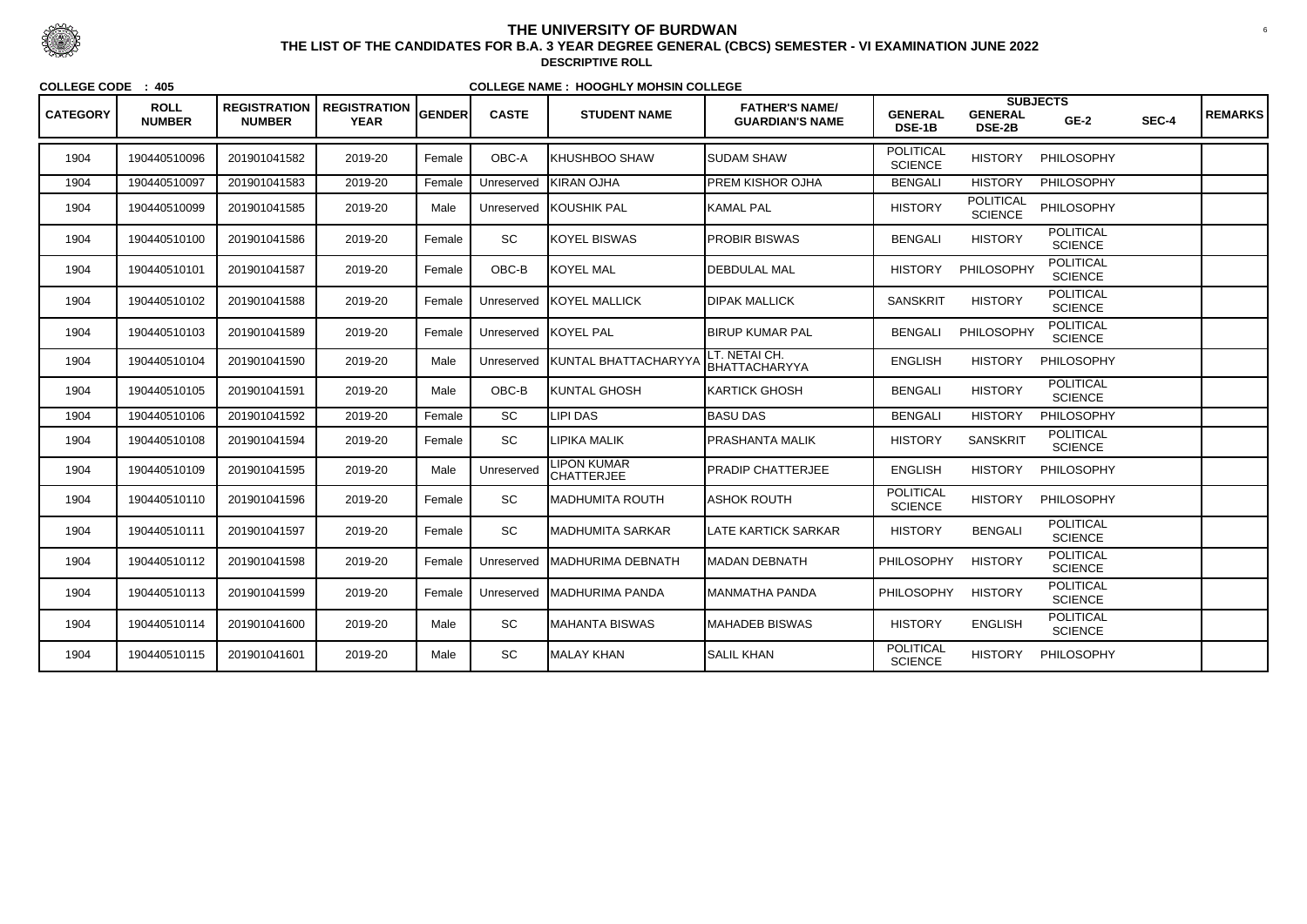| <b>CATEGORY</b> | <b>ROLL</b><br><b>NUMBER</b> | <b>REGISTRATION</b><br><b>NUMBER</b> | , REGISTRATION $ _{\sf GENDER}$<br><b>YEAR</b> |        | <b>CASTE</b>        | <b>STUDENT NAME</b>         | <b>FATHER'S NAME/</b><br><b>GUARDIAN'S NAME</b> | <b>GENERAL</b><br>DSE-1B | <b>GENERAL</b><br><b>DSE-2B</b>    | <b>SUBJECTS</b><br>$GE-2$          | SEC-4 | <b>REMARKS</b> |
|-----------------|------------------------------|--------------------------------------|------------------------------------------------|--------|---------------------|-----------------------------|-------------------------------------------------|--------------------------|------------------------------------|------------------------------------|-------|----------------|
| 1904            | 190440510116                 | 201901041602                         | 2019-20                                        | Female | <b>SC</b>           | <b>MAMON MONDAL</b>         | SUSHIL MONDAL                                   | <b>BENGALI</b>           | <b>HISTORY</b>                     | <b>POLITICAL</b><br><b>SCIENCE</b> |       |                |
| 1904            | 190440510117                 | 201901041603                         | 2019-20                                        | Female | SC                  | MAMPI BARAL                 | <b>ASHOK BARAL</b>                              | <b>BENGALI</b>           | PHILOSOPHY                         | <b>HISTORY</b>                     |       |                |
| 1904            | 190440510118                 | 201901041604                         | 2019-20                                        | Male   | SC                  | <b>IMANGALDEEP DAS</b>      | <b>TAPAN DAS</b>                                | <b>HISTORY</b>           | <b>POLITICAL</b><br><b>SCIENCE</b> | PHILOSOPHY                         |       |                |
| 1904            | 190440510119                 | 201901041605                         | 2019-20                                        | Female | Unreserved          | <b>MANISHA MAL</b>          | <b>ANIL MAL</b>                                 | <b>HINDI</b>             | <b>POLITICAL</b><br><b>SCIENCE</b> | <b>HISTORY</b>                     |       |                |
| 1904            | 190440510120                 | 201901041606                         | 2019-20                                        | Female |                     | Unreserved   MANISHA SAHANI | LATE LAL BABU SAHANI                            | <b>BENGALI</b>           | <b>HISTORY</b>                     | <b>POLITICAL</b><br><b>SCIENCE</b> |       |                |
| 1904            | 190440510121                 | 201901041607                         | 2019-20                                        | Female | Unreserved          | MAUPALI KAR                 | <b>MONTU KAR</b>                                | <b>BENGALI</b>           | <b>HISTORY</b>                     | PHILOSOPHY                         |       |                |
| 1904            | 190440510122                 | 201901041608                         | 2019-20                                        | Male   | Unreserved          | <b>IMD ARMAN</b>            | MD NASIM                                        | <b>URDU</b>              | <b>POLITICAL</b><br><b>SCIENCE</b> | <b>HISTORY</b>                     |       |                |
| 1904            | 190440510124                 | 201901041609                         | 2019-20                                        | Male   |                     | Unreserved MD IRSHAD        | <b>MD SALAM</b>                                 | <b>URDU</b>              | <b>POLITICAL</b><br><b>SCIENCE</b> | <b>HISTORY</b>                     |       |                |
| 1904            | 190440510125                 | 201901041610                         | 2019-20                                        | Male   | OBC-A               | <b>IMD. AFTAB ANSARI</b>    | <b>MD. MUMTAZ ANSARI</b>                        | <b>URDU</b>              | <b>HISTORY</b>                     | <b>POLITICAL</b><br><b>SCIENCE</b> |       |                |
| 1904            | 190440510126                 | 201901041611                         | 2019-20                                        | Male   | OBC-A               | <b>I</b> MD. AHMAD          | <b>MD. MUSTAQUE</b>                             | <b>HISTORY</b>           | <b>POLITICAL</b><br><b>SCIENCE</b> | <b>PHILOSOPHY</b>                  |       |                |
| 1904            | 190440510127                 | 201901041612                         | 2019-20                                        | Male   | $OBC-B$             | MD. FEROZ                   | <b>MD. SHABAB ALI</b>                           | <b>URDU</b>              | <b>POLITICAL</b><br><b>SCIENCE</b> | <b>HISTORY</b>                     |       |                |
| 1904            | 190440510128                 | 201901041613                         | 2019-20                                        | Male   | OBC-A               | <b>MD. HASAN ANSARI</b>     | <b>SHAKIL AHMED ANSARI</b>                      | <b>URDU</b>              | <b>POLITICAL</b><br><b>SCIENCE</b> | <b>HISTORY</b>                     |       |                |
| 1904            | 190440510129                 | 201901041614                         | 2019-20                                        | Male   | Unreserved MD. SANI |                             | MD. SAHABAJ ALAM                                | <b>HISTORY</b>           | <b>POLITICAL</b><br><b>SCIENCE</b> | PHILOSOPHY                         |       |                |
| 1904            | 190440510130                 | 201901041615                         | 2019-20                                        | Male   |                     | Unreserved MD. SHAMIM       | MD. AMIN                                        | <b>URDU</b>              | <b>HISTORY</b>                     | <b>POLITICAL</b><br><b>SCIENCE</b> |       |                |
| 1904            | 190440510131                 | 201901041616                         | 2019-20                                        | Female | SC                  | <b>MITA HOWLADER</b>        | <b>SUSHIL HOWLADER</b>                          | <b>SANSKRIT</b>          | <b>POLITICAL</b><br><b>SCIENCE</b> | <b>HISTORY</b>                     |       |                |
| 1904            | 190440510132                 | 201901041617                         | 2019-20                                        | Male   | OBC-A               | MOAZZAM ANSARI              | MD. ISRAFIL HOSSAIN                             | <b>BENGALI</b>           | <b>POLITICAL</b><br><b>SCIENCE</b> | <b>HISTORY</b>                     |       |                |
| 1904            | 190440510133                 | 201901041618                         | 2019-20                                        | Female | SC                  | <b>INOUMITA MAJHI</b>       | IHLAM TILONAM                                   | <b>BENGALI</b>           | <b>HISTORY</b>                     | <b>POLITICAL</b><br><b>SCIENCE</b> |       |                |
| 1904            | 190440510134                 | 201901041619                         | 2019-20                                        | Female | Unreserved          | <b>MOUPIYA NANDI</b>        | SUBRATA NANDI                                   | <b>ENGLISH</b>           | <b>POLITICAL</b><br><b>SCIENCE</b> | PHILOSOPHY                         |       |                |



 <sup>7</sup> **THE LIST OF THE CANDIDATES FOR B.A. 3 YEAR DEGREE GENERAL (CBCS) SEMESTER - VI EXAMINATION JUNE 2022DESCRIPTIVE ROLL**

**COLLEGE CODE : 405**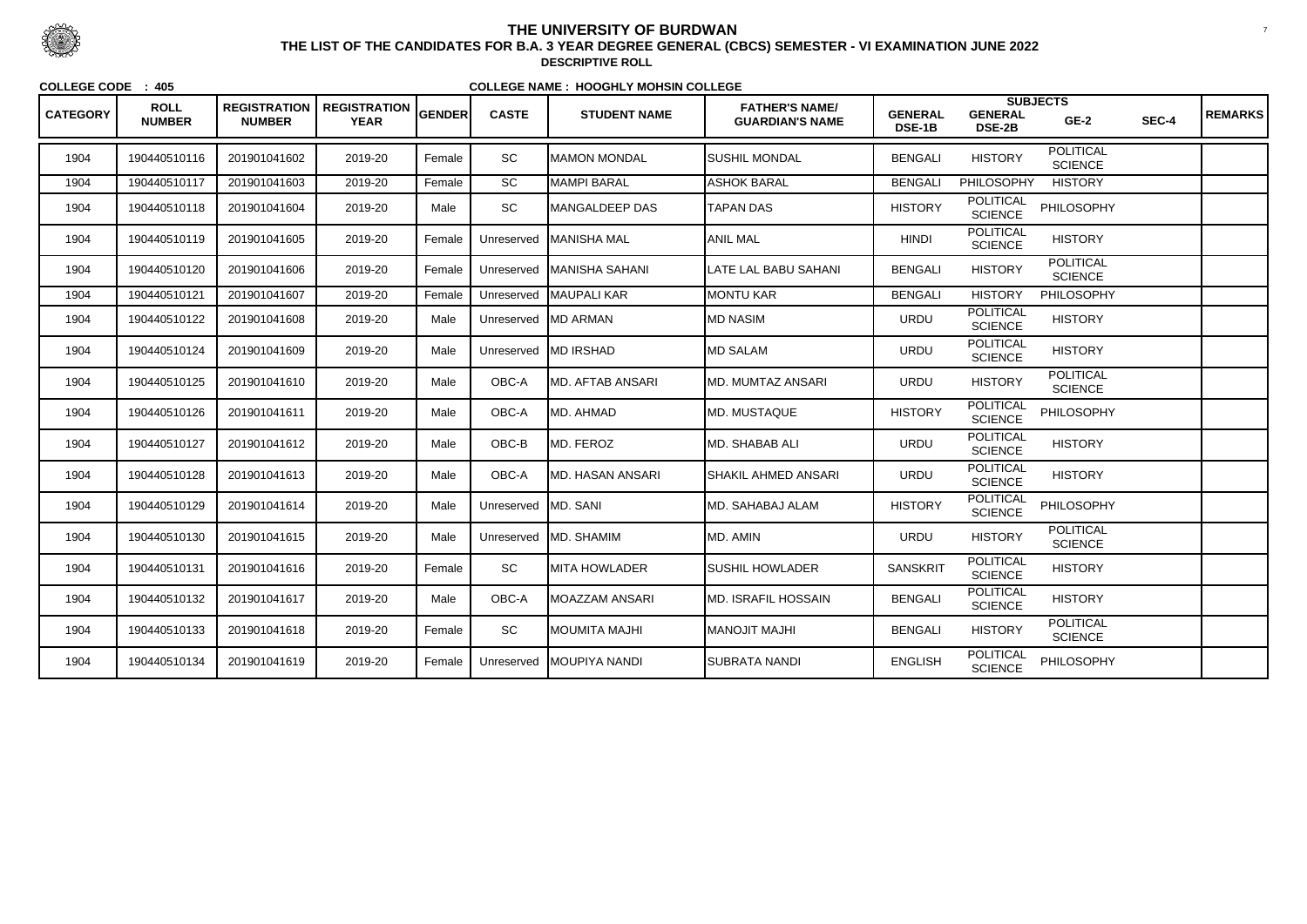| <b>CATEGORY</b> | <b>ROLL</b><br><b>NUMBER</b> | <b>REGISTRATION</b><br><b>NUMBER</b> | <b>REGISTRATION</b><br><b>YEAR</b> | GENDER | <b>CASTE</b> | <b>STUDENT NAME</b>                     | <b>FATHER'S NAME/</b><br><b>GUARDIAN'S NAME</b> | <b>GENERAL</b><br>DSE-1B | <b>GENERAL</b><br><b>DSE-2B</b>    | <b>SUBJECTS</b><br>$GE-2$          | SEC-4 | <b>REMARKS</b> |
|-----------------|------------------------------|--------------------------------------|------------------------------------|--------|--------------|-----------------------------------------|-------------------------------------------------|--------------------------|------------------------------------|------------------------------------|-------|----------------|
| 1904            | 190440510135                 | 201901041620                         | 2019-20                            | Female | Unreserved   | <b>MOUSUMI CHOWDHURY</b>                | <b>SWAPAN KR. CHOWDHURY</b>                     | <b>BENGALI</b>           | <b>PHILOSOPHY</b>                  | <b>HISTORY</b>                     |       |                |
| 1904            | 190440510136                 | 201901041621                         | 2019-20                            | Female | <b>SC</b>    | MOUSUMI GAIN                            | NIRMAL GAIN                                     | <b>BENGALI</b>           | <b>HISTORY</b>                     | <b>PHILOSOPHY</b>                  |       |                |
| 1904            | 190440510137                 | 201901041622                         | 2019-20                            | Female | Unreserved   | <b>IMUNMUN SAHA</b>                     | <b>ARUN SAHA</b>                                | <b>BENGALI</b>           | PHILOSOPHY                         | <b>POLITICAL</b><br><b>SCIENCE</b> |       |                |
| 1904            | 190440510138                 | 201901041623                         | 2019-20                            | Female | Unreserved   | <b>IMUSKAN KHATUN</b>                   | <b>ISRAFUL HAQUE</b>                            | <b>BENGALI</b>           | <b>HISTORY</b>                     | <b>POLITICAL</b><br><b>SCIENCE</b> |       |                |
| 1904            | 190440510140                 | 201701041305                         | 2017-18                            | Female | <b>SC</b>    | NABANITA MONDAL                         | <b>SHYAMAL MONDAL</b>                           | PHILOSOPHY               | <b>BENGALI</b>                     | <b>POLITICAL</b><br><b>SCIENCE</b> |       |                |
| 1904            | 190440510141                 | 201901041625                         | 2019-20                            | Male   | Unreserved   | NABEEL AHMAD                            | <b>MD MERAJ AHMAD</b>                           | <b>URDU</b>              | <b>POLITICAL</b><br><b>SCIENCE</b> | <b>HISTORY</b>                     |       |                |
| 1904            | 190440510142                 | 201901041626                         | 2019-20                            | Male   | OBC-A        | NABI ALAM                               | MD. ZARRAR                                      | <b>URDU</b>              | <b>HISTORY</b>                     | <b>POLITICAL</b><br><b>SCIENCE</b> |       |                |
| 1904            | 190440510143                 | 201901041627                         | 2019-20                            | Female | OBC-A        | <b>NAFISA GHAZAL</b>                    | <b>AZHAR ALI</b>                                | <b>URDU</b>              | <b>POLITICAL</b><br><b>SCIENCE</b> | <b>HISTORY</b>                     |       |                |
| 1904            | 190440510144                 | 201901041629                         | 2019-20                            | Female | Unreserved   | NAHID PARWEEN                           | ANIL ANSARI                                     | <b>URDU</b>              | <b>POLITICAL</b><br><b>SCIENCE</b> | <b>HISTORY</b>                     |       |                |
| 1904            | 190440510145                 | 201901041630                         | 2019-20                            | Female | Unreserved   | <b>NAMROTA DAM</b><br><b>I</b> MAZUMDER | <b>SUBIR DAM MAZUMDER</b>                       | <b>ENGLISH</b>           | <b>HISTORY</b>                     | <b>PHILOSOPHY</b>                  |       |                |
| 1904            | 190440510146                 | 201901041631                         | 2019-20                            | Female | Unreserved   | <b>NANDITA DEY</b>                      | <b>BISWAJIT DEY</b>                             | <b>BENGALI</b>           | <b>HISTORY</b>                     | <b>SANSKRIT</b>                    |       |                |
| 1904            | 190440510147                 | 201901041632                         | 2019-20                            | Female | Unreserved   | INARGISH KHATOON                        | <b>MD. MOFIZ</b>                                | <b>HINDI</b>             | <b>HISTORY</b>                     | <b>POLITICAL</b><br><b>SCIENCE</b> |       |                |
| 1904            | 190440510148                 | 201901041633                         | 2019-20                            | Female | OBC-A        | <b>NASREEN SULTANA</b>                  | <b>MD. NASIM</b>                                | <b>HISTORY</b>           | <b>POLITICAL</b><br><b>SCIENCE</b> | <b>PHILOSOPHY</b>                  |       |                |
| 1904            | 190440510149                 | 201901041635                         | 2019-20                            | Female | Unreserved   | <b>NAYANITA PATHAK</b>                  | <b>ASHIS KUMAR PATHAK</b>                       | <b>ENGLISH</b>           | <b>HISTORY</b>                     | PHILOSOPHY                         |       |                |
| 1904            | 190440510150                 | 201901041636                         | 2019-20                            | Female | OBC-B        | <b>I</b> NEBADITA PAL                   | <b>SUSHANTA PAL</b>                             | <b>BENGALI</b>           | <b>HISTORY</b>                     | <b>PHILOSOPHY</b>                  |       |                |
| 1904            | 190440510151                 | 201901041637                         | 2019-20                            | Female | SC           | NEHA KHATICK                            | <b>RAJESH KHATICK</b>                           | <b>BENGALI</b>           | <b>HISTORY</b>                     | <b>POLITICAL</b><br><b>SCIENCE</b> |       |                |
| 1904            | 190440510152                 | 201901041638                         | 2019-20                            | Female | SC           | NEHA MAHATO                             | NAND KISHOR MAHATO                              | <b>HINDI</b>             | <b>HISTORY</b>                     | <b>POLITICAL</b><br><b>SCIENCE</b> |       |                |
| 1904            | 190440510153                 | 201901041639                         | 2019-20                            | Female | OBC-A        | NEHA PARWEEN                            | <b>SAHEB ALAM</b>                               | <b>URDU</b>              | <b>HISTORY</b>                     | <b>POLITICAL</b><br><b>SCIENCE</b> |       |                |



## **THE UNIVERSITY OF BURDWAN**<sup>8</sup> **THE LIST OF THE CANDIDATES FOR B.A. 3 YEAR DEGREE GENERAL (CBCS) SEMESTER - VI EXAMINATION JUNE 2022**

**DESCRIPTIVE ROLL**

**COLLEGE CODE : 405**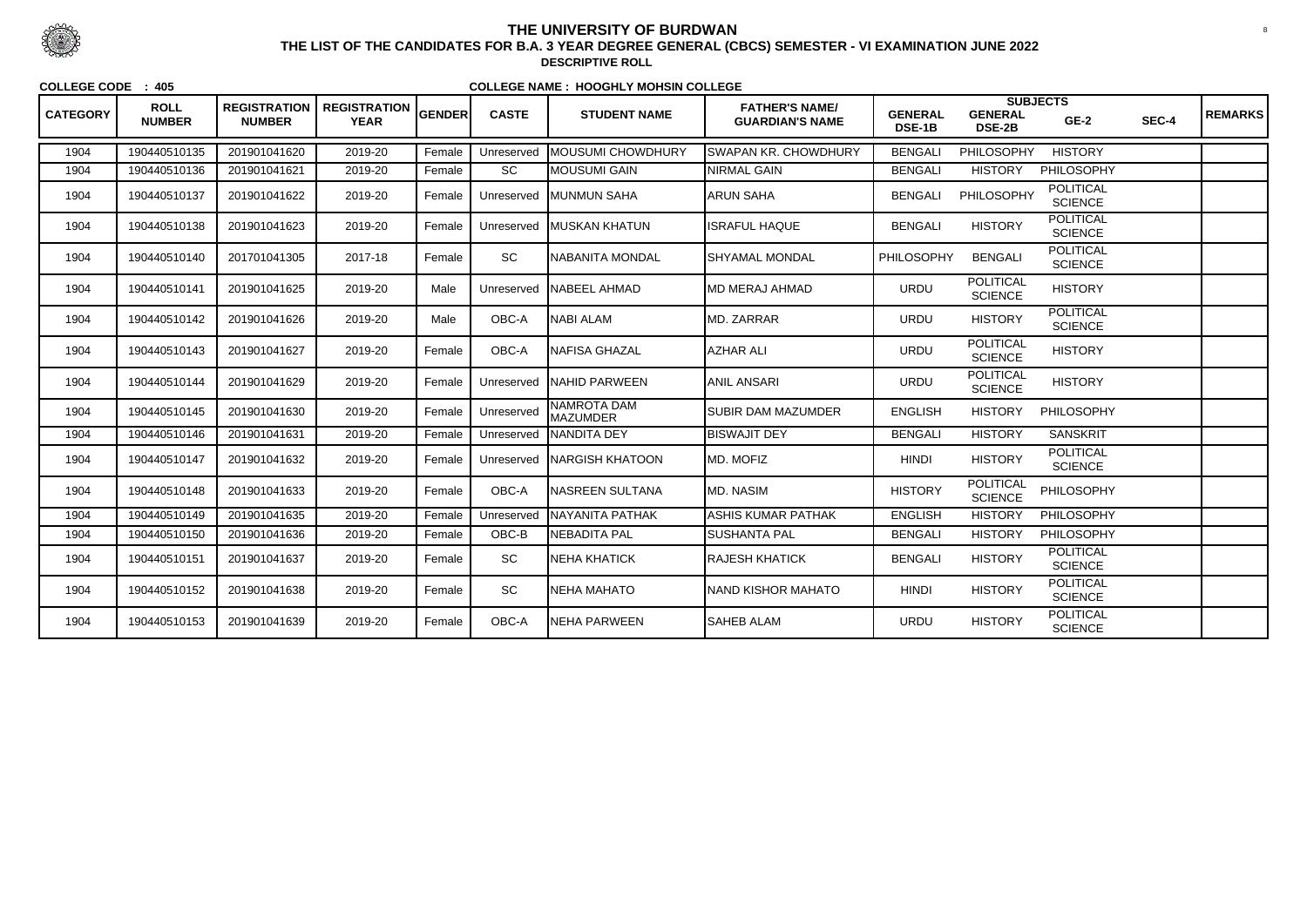| <b>CATEGORY</b> | <b>ROLL</b><br><b>NUMBER</b> | <b>REGISTRATION</b><br><b>NUMBER</b> | <b>REGISTRATION</b><br><b>YEAR</b> | GENDER | <b>CASTE</b> | <b>STUDENT NAME</b>                       | <b>FATHER'S NAME/</b><br><b>GUARDIAN'S NAME</b> | <b>GENERAL</b><br>DSE-1B | <b>SUBJECTS</b><br><b>GENERAL</b><br><b>DSE-2B</b> | $GE-2$                             | SEC-4 | <b>REMARKS</b> |
|-----------------|------------------------------|--------------------------------------|------------------------------------|--------|--------------|-------------------------------------------|-------------------------------------------------|--------------------------|----------------------------------------------------|------------------------------------|-------|----------------|
| 1904            | 190440510154                 | 201901041640                         | 2019-20                            | Female | Unreserved   | <b>NEHA RAJBANSHI</b>                     | LAXMAN RAJBANSHI                                | <b>HINDI</b>             | <b>POLITICAL</b><br><b>SCIENCE</b>                 | PHILOSOPHY                         |       |                |
| 1904            | 190440510155                 | 201901041641                         | 2019-20                            | Female | OBC-A        | NIKHAT NEZAM                              | MD NEZAMUDDIN                                   | <b>URDU</b>              | <b>HISTORY</b>                                     | <b>POLITICAL</b><br><b>SCIENCE</b> |       |                |
| 1904            | 190440510156                 | 201901041642                         | 2019-20                            | Female | Unreserved   | <b>INISHAT PARWEEN</b>                    | MD. MOHSIN                                      | <b>URDU</b>              | <b>HISTORY</b>                                     | <b>POLITICAL</b><br><b>SCIENCE</b> |       |                |
| 1904            | 190440510157                 | 201901041644                         | 2019-20                            | Female | Unreserved   | <b>PALLABI DEY</b>                        | PRADIP DEY                                      | <b>BENGALI</b>           | <b>HISTORY</b>                                     | <b>POLITICAL</b><br><b>SCIENCE</b> |       |                |
| 1904            | 190440510158                 | 201901041645                         | 2019-20                            | Male   | Unreserved   | <b>PANKAJ CHAKRABORTY</b>                 | LATE DIPAK CHAKRABORTY                          | <b>BENGALI</b>           | <b>POLITICAL</b><br><b>SCIENCE</b>                 | <b>HISTORY</b>                     |       |                |
| 1904            | 190440510159                 | 201901041646                         | 2019-20                            | Female | SC           | PARAMITA BARMAN                           | <b>I</b> SUBRATA BARMAN                         | <b>BENGALI</b>           | <b>POLITICAL</b><br><b>SCIENCE</b>                 | <b>HISTORY</b>                     |       |                |
| 1904            | 190440510160                 | 201901041648                         | 2019-20                            | Male   | $OBC-B$      | PARNAB NATH                               | IGOUTAM KUMAR NATH                              | <b>ENGLISH</b>           | PHILOSOPHY                                         | POLITICAL<br><b>SCIENCE</b>        |       |                |
| 1904            | 190440510162                 | 201901041650                         | 2019-20                            | Female | Unreserved   | PAYEL GHOSH                               | <b>HIRU LAL GHOSH</b>                           | PHILOSOPHY               | <b>POLITICAL</b><br><b>SCIENCE</b>                 | <b>HISTORY</b>                     |       |                |
| 1904            | 190440510163                 | 201901041651                         | 2019-20                            | Female | <b>SC</b>    | <b>PAYEL SADHAK</b>                       | RATAN SADHAK                                    | <b>BENGALI</b>           | <b>POLITICAL</b><br><b>SCIENCE</b>                 | <b>HISTORY</b>                     |       |                |
| 1904            | 190440510165                 | 201901041653                         | 2019-20                            | Female | Unreserved   | <b>IPEYALI MAJUMDER</b>                   | TAPAN MAJUMDER                                  | <b>HISTORY</b>           | <b>POLITICAL</b><br><b>SCIENCE</b>                 | <b>SANSKRIT</b>                    |       |                |
| 1904            | 190440510166                 | 201901041654                         | 2019-20                            | Female | Unreserved   | <b>PINKI GUPTA</b>                        | <b>SAMAR GUPTA</b>                              | <b>BENGALI</b>           | <b>HISTORY</b>                                     | <b>POLITICAL</b><br><b>SCIENCE</b> |       |                |
| 1904            | 190440510167                 | 201901041655                         | 2019-20                            | Male   | Unreserved   | <b>PRABHASH KUMAR</b><br><b>CHOUDHARY</b> | <b>SANTOSH KUMAR</b><br><b>CHOUDHARY</b>        | <b>ENGLISH</b>           | <b>HISTORY</b>                                     | <b>POLITICAL</b><br><b>SCIENCE</b> |       |                |
| 1904            | 190440510168                 | 201901041656                         | 2019-20                            | Male   | Unreserved   | <b>PRABHAT KUMAR PRASAD MOHAN PRASAD</b>  |                                                 | <b>ENGLISH</b>           | <b>HISTORY</b>                                     | <b>POLITICAL</b><br><b>SCIENCE</b> |       |                |
| 1904            | 190440510169                 | 201901041657                         | 2019-20                            | Male   | SC           | <b>PRANAB ROY</b>                         | LT. PARESH ROY                                  | <b>BENGALI</b>           | <b>HISTORY</b>                                     | <b>POLITICAL</b><br><b>SCIENCE</b> |       |                |
| 1904            | 190440510170                 | 201901041658                         | 2019-20                            | Female | SC           | <b>PRATIMA HALDER</b>                     | ABINASH CH. HALDER                              | <b>BENGALI</b>           | <b>POLITICAL</b><br><b>SCIENCE</b>                 | <b>HISTORY</b>                     |       |                |
| 1904            | 190440510171                 | 201901041659                         | 2019-20                            | Female | SC           | <b>PREETI PRAMANIK</b>                    | <b>SUBRATA PRAMANIK</b>                         | <b>HISTORY</b>           | <b>BENGALI</b>                                     | PHILOSOPHY                         |       |                |
| 1904            | 190440510172                 | 201901041660                         | 2019-20                            | Female | Unreserved   | <b>PREETISHA DUTTA</b>                    | LATE PANKAJ DUTTA                               | <b>BENGALI</b>           | PHILOSOPHY                                         | <b>HISTORY</b>                     |       |                |
| 1904            | 190440510174                 | 201901041662                         | 2019-20                            | Male   | $OBC-B$      | <b>PRITAM KANTHALI</b>                    | <b>BABLU KANTHALI</b>                           | <b>SANSKRIT</b>          | PHILOSOPHY                                         | <b>POLITICAL</b><br><b>SCIENCE</b> |       |                |



 <sup>9</sup> **THE LIST OF THE CANDIDATES FOR B.A. 3 YEAR DEGREE GENERAL (CBCS) SEMESTER - VI EXAMINATION JUNE 2022DESCRIPTIVE ROLL**

**COLLEGE CODE : 405**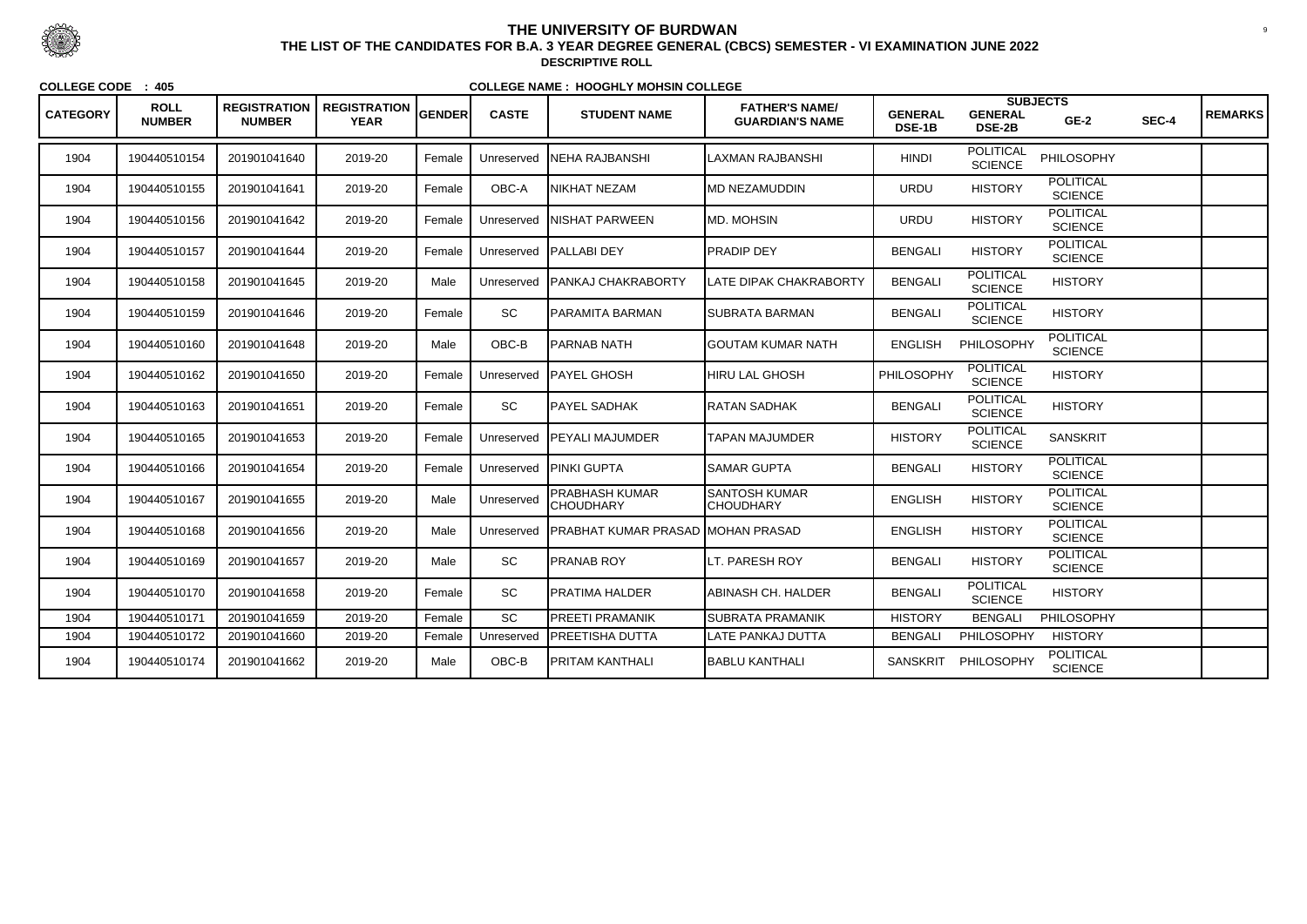| <b>CATEGORY</b> | <b>ROLL</b><br><b>NUMBER</b> | <b>REGISTRATION</b><br><b>NUMBER</b> | <b>REGISTRATION  </b><br><b>YEAR</b> | <b>GENDER</b> | <b>CASTE</b> | <b>STUDENT NAME</b>  | <b>FATHER'S NAME/</b><br><b>GUARDIAN'S NAME</b> | <b>GENERAL</b><br><b>DSE-1B</b> | <b>GENERAL</b><br><b>DSE-2B</b>    | <b>SUBJECTS</b><br>$GE-2$          | SEC-4 | <b>REMARKS</b> |
|-----------------|------------------------------|--------------------------------------|--------------------------------------|---------------|--------------|----------------------|-------------------------------------------------|---------------------------------|------------------------------------|------------------------------------|-------|----------------|
| 1904            | 190440510175                 | 201901041663                         | 2019-20                              | Female        | Unreserved   | <b>IPRITI THAKUR</b> | <b>MANOJ THAKUR</b>                             | <b>HINDI</b>                    | <b>HISTORY</b>                     | <b>POLITICAL</b><br><b>SCIENCE</b> |       |                |
| 1904            | 190440510177                 | 201901041665                         | 2019-20                              | Female        | OBC-A        | <b>PRITY SHAW</b>    | <b>PRAKASH SHAW</b>                             | <b>HISTORY</b>                  | <b>POLITICAL</b><br><b>SCIENCE</b> | <b>PHILOSOPHY</b>                  |       |                |
| 1904            | 190440510178                 | 201901041666                         | 2019-20                              | Female        | SC           | <b>PRIYA DAS</b>     | <b>UTTAM DAS</b>                                | <b>BENGALI</b>                  | <b>HISTORY</b>                     | <b>POLITICAL</b><br><b>SCIENCE</b> |       |                |
| 1904            | 190440510179                 | 201901041667                         | 2019-20                              | Female        | Unreserved   | <b>PRIYA DUTTA</b>   | <b>BATA KRISHNA DUTTA</b>                       | <b>HISTORY</b>                  | PHILOSOPHY                         | <b>SANSKRIT</b>                    |       |                |
| 1904            | 190440510180                 | 201901041668                         | 2019-20                              | Female        | Unreserved   | <b>PRIYA GHOSH</b>   | <b>JADAB GHOSH</b>                              | PHILOSOPHY                      | <b>HISTORY</b>                     | <b>SANSKRIT</b>                    |       |                |
| 1904            | 190440510181                 | 201901041669                         | 2019-20                              | Female        | SC           | PRIYA KUMARI RAJAK   | <b>SHANKAR RAJAK</b>                            | <b>HINDI</b>                    | <b>HISTORY</b>                     | <b>POLITICAL</b><br><b>SCIENCE</b> |       |                |
| 1904            | 190440510182                 | 201901041670                         | 2019-20                              | Female        | SC           | <b>PRIYA MONDAL</b>  | <b>BISHWAJIT MONDAL</b>                         | <b>BENGALI</b>                  | <b>POLITICAL</b><br><b>SCIENCE</b> | <b>HISTORY</b>                     |       |                |
| 1904            | 190440510183                 | 201901041671                         | 2019-20                              | Female        | SC           | PUJA ADDHYA          | JADUNATH ADDHYA                                 | <b>BENGALI</b>                  | <b>POLITICAL</b><br><b>SCIENCE</b> | <b>HISTORY</b>                     |       |                |
| 1904            | 190440510184                 | 201901041672                         | 2019-20                              | Female        | Unreserved   | <b>PUJA DAS</b>      | <b>ASHOK DAS</b>                                | <b>HISTORY</b>                  | <b>POLITICAL</b><br><b>SCIENCE</b> | <b>SANSKRIT</b>                    |       |                |
| 1904            | 190440510185                 | 201901041673                         | 2019-20                              | Female        | Unreserved   | <b>PUJA DAS</b>      | <b>BABLU DAS</b>                                | <b>BENGALI</b>                  | PHILOSOPHY                         | <b>POLITICAL</b><br><b>SCIENCE</b> |       |                |
| 1904            | 190440510186                 | 201901041674                         | 2019-20                              | Female        | OBC-B        | PUJA GHOSH           | <b>PRABIR GHOSH</b>                             | PHILOSOPHY                      | <b>HISTORY</b>                     | <b>SANSKRIT</b>                    |       |                |
| 1904            | 190440510187                 | 201901041675                         | 2019-20                              | Female        | OBC-B        | PUJA GHOSH           | <b>PINTU GHOSH</b>                              | <b>HISTORY</b>                  | <b>POLITICAL</b><br><b>SCIENCE</b> | <b>SANSKRIT</b>                    |       |                |
| 1904            | 190440510188                 | 201901041676                         | 2019-20                              | Female        | SC           | <b>PUJA HOWLADER</b> | <b>BIJAN HOWLADER</b>                           | <b>BENGALI</b>                  | <b>POLITICAL</b><br><b>SCIENCE</b> | <b>HISTORY</b>                     |       |                |
| 1904            | 190440510189                 | 201901041677                         | 2019-20                              | Female        | SC           | <b>PUJA MONDAL</b>   | ANANDA GOPAL MONDAL                             | <b>ENGLISH</b>                  | <b>HISTORY</b>                     | PHILOSOPHY                         |       |                |
| 1904            | 190440510192                 | 201901041680                         | 2019-20                              | Female        | OBC-B        | PUTUL KUMARI RAY     | <b>UMESH RAY</b>                                | <b>HINDI</b>                    | <b>HISTORY</b>                     | POLITICAL<br><b>SCIENCE</b>        |       |                |
| 1904            | 190440510193                 | 201901041681                         | 2019-20                              | Male          | SC           | RAHUL DAS            | <b>JAGANNATH DAS</b>                            | <b>BENGALI</b>                  | <b>HISTORY</b>                     | <b>POLITICAL</b><br><b>SCIENCE</b> |       |                |
| 1904            | 190440510194                 | 201901041682                         | 2019-20                              | Male          | Unreserved   | <b>RAHUL DUTTA</b>   | <b>MRINAL DUTTA</b>                             | <b>SANSKRIT</b>                 | <b>HISTORY</b>                     | <b>PHILOSOPHY</b>                  |       |                |
| 1904            | 190440510195                 | 201901041683                         | 2019-20                              | Male          | SC           | <b>RAHUL HALDER</b>  | <b>SHYAMAL HALDER</b>                           | <b>BENGALI</b>                  | <b>HISTORY</b>                     | <b>POLITICAL</b><br><b>SCIENCE</b> |       |                |



 <sup>10</sup> **THE LIST OF THE CANDIDATES FOR B.A. 3 YEAR DEGREE GENERAL (CBCS) SEMESTER - VI EXAMINATION JUNE 2022DESCRIPTIVE ROLL**

**COLLEGE CODE : 405**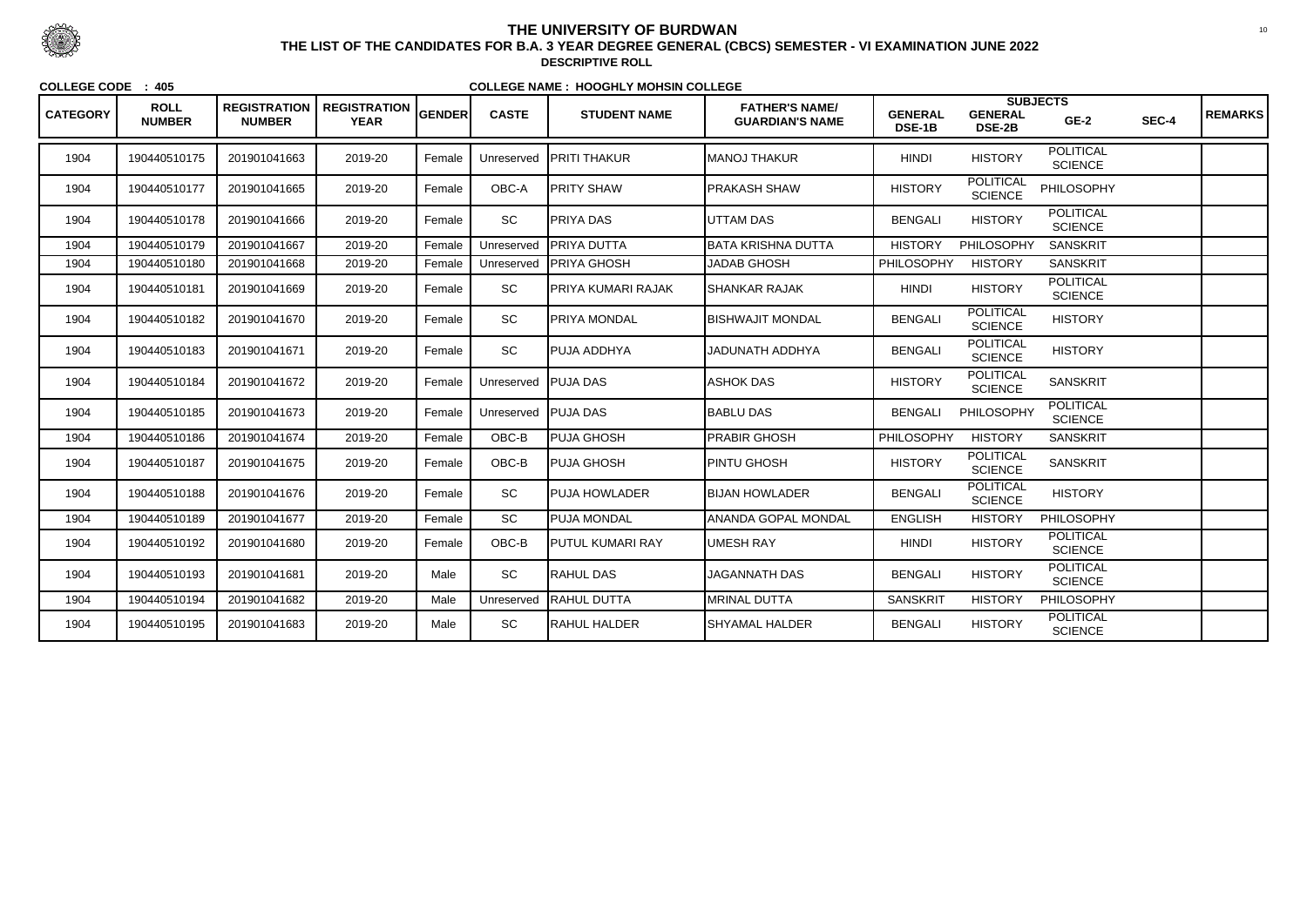| <b>CATEGORY</b> | <b>ROLL</b><br><b>NUMBER</b> | <b>REGISTRATION</b><br><b>NUMBER</b> | <b>REGISTRATION</b><br><b>YEAR</b> | <b>GENDER</b> | <b>CASTE</b> | <b>STUDENT NAME</b>  | <b>FATHER'S NAME/</b><br><b>GUARDIAN'S NAME</b> | <b>GENERAL</b><br>DSE-1B | <b>GENERAL</b><br><b>DSE-2B</b>    | <b>SUBJECTS</b><br>$GE-2$          | SEC-4 | <b>REMARKS</b> |
|-----------------|------------------------------|--------------------------------------|------------------------------------|---------------|--------------|----------------------|-------------------------------------------------|--------------------------|------------------------------------|------------------------------------|-------|----------------|
| 1904            | 190440510196                 | 201901041684                         | 2019-20                            | Male          | SC           | <b>RAHUL RAJAK</b>   | <b>JHUNU RAJAK</b>                              | <b>BENGALI</b>           | <b>HISTORY</b>                     | <b>POLITICAL</b><br><b>SCIENCE</b> |       |                |
| 1904            | 190440510197                 | 201901041685                         | 2019-20                            | Male          | Unreserved   | <b>RAHUL ROY</b>     | NARENDRA NATH ROY                               | <b>BENGALI</b>           | <b>POLITICAL</b><br><b>SCIENCE</b> | <b>PHILOSOPHY</b>                  |       |                |
| 1904            | 190440510198                 | 201901041686                         | 2019-20                            | Male          | Unreserved   | RAJAT DAS            | <b>JAHAR DAS</b>                                | <b>HISTORY</b>           | <b>SANSKRIT</b>                    | <b>POLITICAL</b><br><b>SCIENCE</b> |       |                |
| 1904            | 190440510199                 | 201901041687                         | 2019-20                            | Male          | SC           | RAJU HALDER          | LATE BRAJANATH HALDER                           | <b>BENGALI</b>           | PHILOSOPHY                         | <b>POLITICAL</b><br><b>SCIENCE</b> |       |                |
| 1904            | 190440510200                 | 201901041688                         | 2019-20                            | Male          | SC           | RAKESH PASWAN        | RAMA PASWAN                                     | <b>HINDI</b>             | <b>HISTORY</b>                     | <b>POLITICAL</b><br><b>SCIENCE</b> |       |                |
| 1904            | 190440510201                 | 201901041689                         | 2019-20                            | Male          | SC           | RAKESH ROY           | BISWANATH ROY                                   | <b>PHILOSOPHY</b>        | <b>HISTORY</b>                     | <b>POLITICAL</b><br><b>SCIENCE</b> |       |                |
| 1904            | 190440510202                 | 201901041690                         | 2019-20                            | Female        | <b>SC</b>    | RAKHI BISWAS         | <b>JANMENJOY BISWAS</b>                         | <b>BENGALI</b>           | <b>HISTORY</b>                     | PHILOSOPHY                         |       |                |
| 1904            | 190440510203                 | 201901041691                         | 2019-20                            | Female        | Unreserved   | RANJITA MALAKAR      | NIRANJAN MALAKAR                                | <b>BENGALI</b>           | <b>PHILOSOPHY</b>                  | <b>HISTORY</b>                     |       |                |
| 1904            | 190440510204                 | 201901041692                         | 2019-20                            | Female        | OBC-A        | RAZIYA KHATUN        | <b>SK. ANSAR ALI</b>                            | <b>BENGALI</b>           | <b>HISTORY</b>                     | <b>POLITICAL</b><br><b>SCIENCE</b> |       |                |
| 1904            | 190440510205                 | 201901041693                         | 2019-20                            | Female        | OBC-A        | <b>RENIFA KHATUN</b> | <b>IRAFIKUL ISLAM MONDAL</b>                    | <b>PHILOSOPHY</b>        | <b>HISTORY</b>                     | <b>POLITICAL</b><br><b>SCIENCE</b> |       |                |
| 1904            | 190440510206                 | 201901041694                         | 2019-20                            | Female        | OBC-A        | RESHMA KHATOON       | <b>IMD JAWED</b>                                | <b>URDU</b>              | <b>HISTORY</b>                     | <b>POLITICAL</b><br><b>SCIENCE</b> |       |                |
| 1904            | 190440510207                 | 201901041695                         | 2019-20                            | Female        | OBC-A        | <b>RIFAT TANWEER</b> | TANWEER AHMED                                   | <b>URDU</b>              | <b>POLITICAL</b><br><b>SCIENCE</b> | <b>HISTORY</b>                     |       |                |
| 1904            | 190440510208                 | 201901041696                         | 2019-20                            | Female        | Unreserved   | <b>RIKTA DUTTA</b>   | ASIM DUTTA                                      | <b>BENGALI</b>           | <b>POLITICAL</b><br><b>SCIENCE</b> | <b>HISTORY</b>                     |       |                |
| 1904            | 190440510209                 | 201901041697                         | 2019-20                            | Female        | SC           | RINI ROY             | <b>PRASHIT ROY</b>                              | <b>BENGALI</b>           | <b>POLITICAL</b><br><b>SCIENCE</b> | <b>HISTORY</b>                     |       |                |
| 1904            | 190440510211                 | 201901041700                         | 2019-20                            | Female        | SC           | <b>RINKU SIKDAR</b>  | <b>SUNIL SIKDAR</b>                             | <b>HISTORY</b>           | <b>POLITICAL</b><br><b>SCIENCE</b> | <b>SANSKRIT</b>                    |       |                |
| 1904            | 190440510212                 | 201901041702                         | 2019-20                            | Female        |              | Unreserved RITU SHAW | <b>RAJU SHAW</b>                                | <b>HINDI</b>             | <b>HISTORY</b>                     | <b>POLITICAL</b><br><b>SCIENCE</b> |       |                |
| 1904            | 190440510213                 | 201901041703                         | 2019-20                            | Female        | Unreserved   | <b>RIYA BACHAR</b>   | <b>BABUL BACHAR</b>                             | <b>BENGALI</b>           | <b>HISTORY</b>                     | <b>POLITICAL</b><br><b>SCIENCE</b> |       |                |
| 1904            | 190440510214                 | 201901041704                         | 2019-20                            | Female        | SC           | RIYA BISWAS          | <b>KISHORE BISWAS</b>                           | <b>BENGALI</b>           | <b>PHILOSOPHY</b>                  | <b>HISTORY</b>                     |       |                |



 <sup>11</sup> **THE LIST OF THE CANDIDATES FOR B.A. 3 YEAR DEGREE GENERAL (CBCS) SEMESTER - VI EXAMINATION JUNE 2022DESCRIPTIVE ROLL**

**COLLEGE CODE : 405**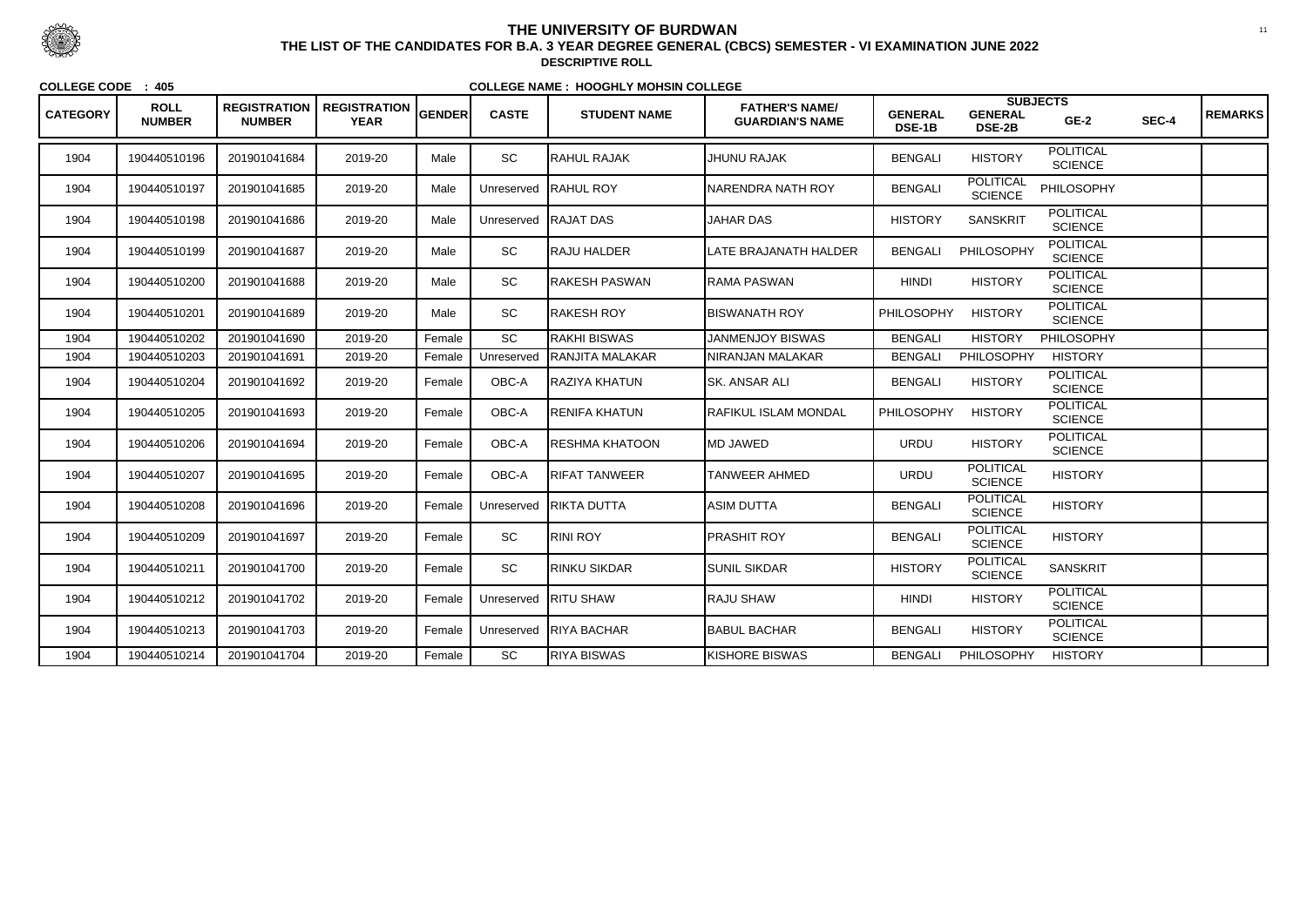| <b>CATEGORY</b> | <b>ROLL</b><br><b>NUMBER</b> | <b>REGISTRATION</b><br><b>NUMBER</b> | <b>REGISTRATION</b><br><b>YEAR</b> | <b>GENDER</b> | <b>CASTE</b> | <b>STUDENT NAME</b>       | <b>FATHER'S NAME/</b><br><b>GUARDIAN'S NAME</b> | <b>GENERAL</b><br><b>DSE-1B</b>    | <b>GENERAL</b><br><b>DSE-2B</b>    | <b>SUBJECTS</b><br>$GE-2$          | SEC-4 | <b>REMARKS</b> |
|-----------------|------------------------------|--------------------------------------|------------------------------------|---------------|--------------|---------------------------|-------------------------------------------------|------------------------------------|------------------------------------|------------------------------------|-------|----------------|
| 1904            | 190440510216                 | 201901041706                         | 2019-20                            | Female        | OBC-B        | RIYA GHOSH                | PANKAJ GHOSH                                    | <b>POLITICAL</b><br><b>SCIENCE</b> | <b>HISTORY</b>                     | <b>SANSKRIT</b>                    |       |                |
| 1904            | 190440510218                 | 201901041708                         | 2019-20                            | Female        | Unreserved   | <b>IRIYEA SENGUPTA</b>    | SHYAM SUNDAR SENGUPTA                           | <b>BENGALI</b>                     | <b>HISTORY</b>                     | <b>POLITICAL</b><br><b>SCIENCE</b> |       |                |
| 1904            | 190440510219                 | 201901041709                         | 2019-20                            | Female        | Unreserved   | <b>IROHINI KHATIK</b>     | RAJ KUMAR KHATIK                                | <b>ENGLISH</b>                     | <b>POLITICAL</b><br><b>SCIENCE</b> | <b>HISTORY</b>                     |       |                |
| 1904            | 190440510220                 | 201901041710                         | 2019-20                            | Male          | Unreserved   | <b>ROHIT KUMAR MAHATO</b> | <b>I</b> SOVE NATH MAHATO                       | <b>HISTORY</b>                     | <b>POLITICAL</b><br><b>SCIENCE</b> | PHILOSOPHY                         |       |                |
| 1904            | 190440510221                 | 201901041711                         | 2019-20                            | Male          | SC           | <b>IROHIT PRASAD</b>      | RAJENDRA PRASAD                                 | <b>HISTORY</b>                     | <b>POLITICAL</b><br><b>SCIENCE</b> | PHILOSOPHY                         |       |                |
| 1904            | 190440510222                 | 201901041712                         | 2019-20                            | Male          | SC           | RONIT DAS                 | RATAN KUMAR DAS                                 | <b>ENGLISH</b>                     | <b>ECONOMICS</b>                   | <b>POLITICAL</b><br><b>SCIENCE</b> |       |                |
| 1904            | 190440510223                 | 201901041713                         | 2019-20                            | Female        | Unreserved   | <b>ROQAIYA BANO</b>       | <b>ABDUL GHAFFAR</b>                            | <b>URDU</b>                        | <b>HISTORY</b>                     | <b>POLITICAL</b><br><b>SCIENCE</b> |       |                |
| 1904            | 190440510224                 | 201901041714                         | 2019-20                            | Female        | OBC-B        | RUBI SHAW                 | <b>KRISHNA SHAW</b>                             | <b>BENGALI</b>                     | PHILOSOPHY                         | <b>HISTORY</b>                     |       |                |
| 1904            | 190440510225                 | 201901041715                         | 2019-20                            | Female        | Unreserved   | <b>RUBY ANWAR</b>         | <b>ANWAR ALI</b>                                | <b>URDU</b>                        | <b>POLITICAL</b><br><b>SCIENCE</b> | <b>HISTORY</b>                     |       |                |
| 1904            | 190440510226                 | 201901041716                         | 2019-20                            | Female        | OBC-B        | RUKHSAR KHATOON           | ASRAF KHAN                                      | <b>URDU</b>                        | <b>HISTORY</b>                     | <b>POLITICAL</b><br><b>SCIENCE</b> |       |                |
| 1904            | 190440510227                 | 201901041717                         | 2019-20                            | Female        | SC           | RUMPA MONDAL              | <b>UPAY MONDAL</b>                              | <b>BENGALI</b>                     | <b>HISTORY</b>                     | <b>POLITICAL</b><br><b>SCIENCE</b> |       |                |
| 1904            | 190440510228                 | 201901041718                         | 2019-20                            | Female        | Unreserved   | <b>RUPALI KHAN</b>        | <b>MANOJ KHAN</b>                               | <b>BENGALI</b>                     | <b>HISTORY</b>                     | <b>POLITICAL</b><br><b>SCIENCE</b> |       |                |
| 1904            | 190440510229                 | 201901041719                         | 2019-20                            | Male          | Unreserved   | <b>IRUPAM CHANDA</b>      | IRATAN CHNADA                                   | <b>BENGALI</b>                     | <b>HISTORY</b>                     | <b>POLITICAL</b><br><b>SCIENCE</b> |       |                |
| 1904            | 190440510230                 | 201901041720                         | 2019-20                            | Male          | OBC-B        | <b>RUPAM DAS</b>          | <b>KRISHNA CH. DAS</b>                          | <b>HISTORY</b>                     | <b>POLITICAL</b><br><b>SCIENCE</b> | <b>SANSKRIT</b>                    |       |                |
| 1904            | 190440510233                 | 201901041723                         | 2019-20                            | Female        | OBC-A        | <b>SABA AKIL</b>          | MD. AKIL                                        | <b>URDU</b>                        | <b>POLITICAL</b><br><b>SCIENCE</b> | <b>HISTORY</b>                     |       |                |
| 1904            | 190440510234                 | 201901041724                         | 2019-20                            | Male          | Unreserved   | <b>SAGAR DAS</b>          | <b>BISWAJIT DAS</b>                             | <b>HISTORY</b>                     | PHILOSOPHY                         | <b>POLITICAL</b><br><b>SCIENCE</b> |       |                |
| 1904            | 190440510235                 | 201901041725                         | 2019-20                            | Male          | SC           | <b>SAHADEB DAS</b>        | <b>RAMESH DAS</b>                               | <b>HISTORY</b>                     | PHILOSOPHY                         | <b>POLITICAL</b><br><b>SCIENCE</b> |       |                |
| 1904            | 190440510236                 | 201901041726                         | 2019-20                            | Female        | SC           | SAHELI SAHA               | <b>DIPANKAR SAHA</b>                            | <b>BENGALI</b>                     | <b>PHILOSOPHY</b>                  | <b>HISTORY</b>                     |       |                |



 <sup>12</sup> **THE LIST OF THE CANDIDATES FOR B.A. 3 YEAR DEGREE GENERAL (CBCS) SEMESTER - VI EXAMINATION JUNE 2022DESCRIPTIVE ROLL**

**COLLEGE CODE : 405**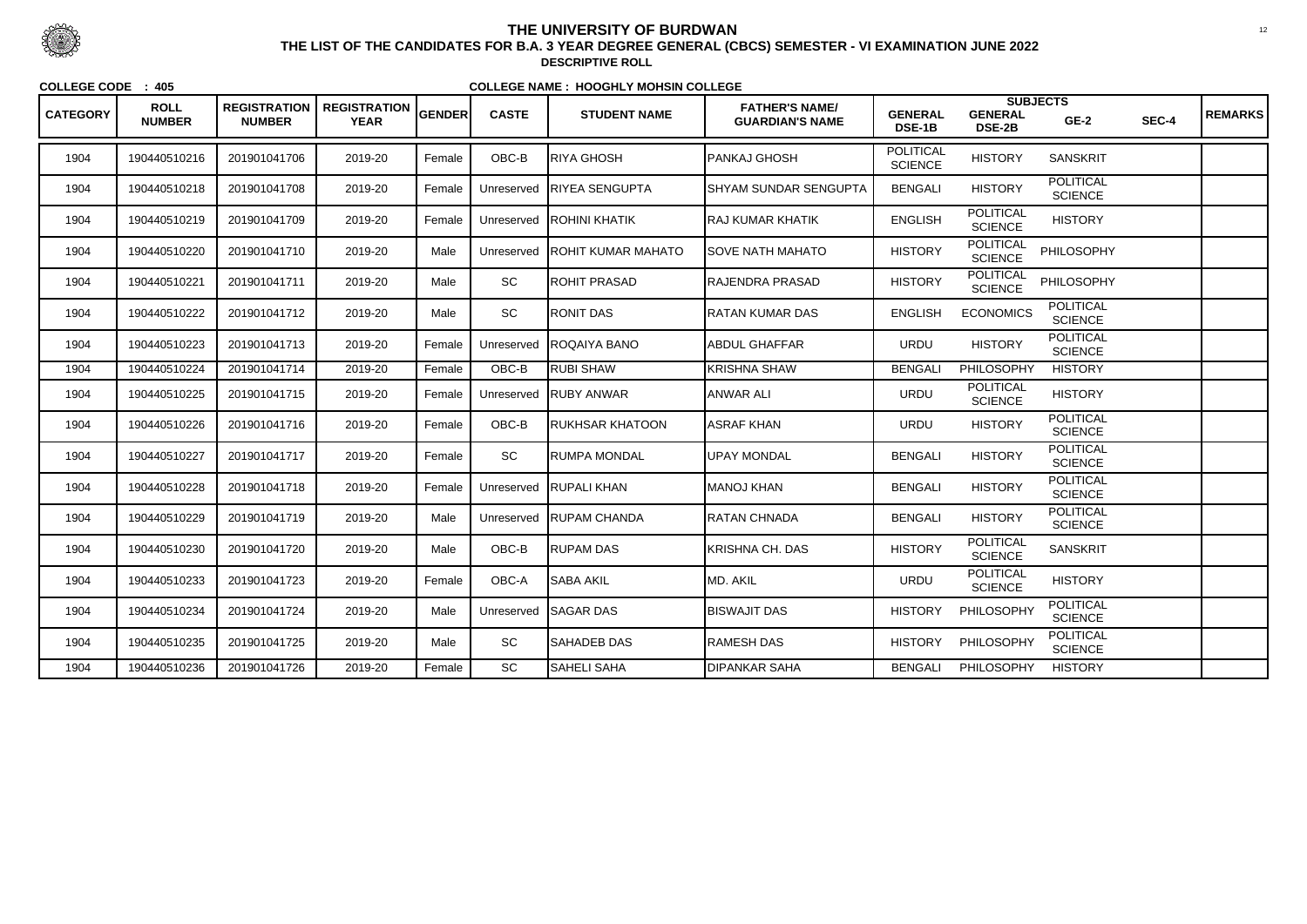| <b>CATEGORY</b> | <b>ROLL</b><br><b>NUMBER</b> | <b>REGISTRATION</b><br><b>NUMBER</b> | <b>REGISTRATION</b><br><b>YEAR</b> | <b>GENDER</b> | <b>CASTE</b> | <b>STUDENT NAME</b>         | <b>FATHER'S NAME/</b><br><b>GUARDIAN'S NAME</b> | <b>GENERAL</b><br>DSE-1B | <b>SUBJECTS</b><br><b>GENERAL</b><br><b>DSE-2B</b> | $GE-2$                             | SEC-4 | <b>REMARKS</b> |
|-----------------|------------------------------|--------------------------------------|------------------------------------|---------------|--------------|-----------------------------|-------------------------------------------------|--------------------------|----------------------------------------------------|------------------------------------|-------|----------------|
| 1904            | 190440510237                 | 201901041727                         | 2019-20                            | Male          | OBC-A        | SAHIL RAJA ANSARI           | <b>IMD MOHSIN ANSARI</b>                        | <b>URDU</b>              | <b>POLITICAL</b><br><b>SCIENCE</b>                 | <b>HISTORY</b>                     |       |                |
| 1904            | 190440510238                 | 201901041728                         | 2019-20                            | Female        | OBC-A        | <b>SAHIN KHATUN</b>         | <b>SK NIJAM UDDIN</b>                           | <b>HISTORY</b>           | <b>ENGLISH</b>                                     | <b>POLITICAL</b><br><b>SCIENCE</b> |       |                |
| 1904            | 190440510239                 | 201901041730                         | 2019-20                            | Female        | OBC-A        | SAJEEYA KHATOON             | MD. SAMIN                                       | PHILOSOPHY               | <b>BENGALI</b>                                     | <b>HISTORY</b>                     |       |                |
| 1904            | 190440510240                 | 201901041731                         | 2019-20                            | Female        | OBC-A        | <b>SAJRA KHATOON</b>        | <b>MD NISHAR</b>                                | <b>HINDI</b>             | <b>HISTORY</b>                                     | <b>POLITICAL</b><br><b>SCIENCE</b> |       |                |
| 1904            | 190440510241                 | 201801045142                         | 2018-19                            | Male          | Unreserved   | <b>SAMIRAN KUMAR DEY</b>    | <b>ISUSANTA KUMAR DEY</b>                       | <b>BENGALI</b>           | <b>ECONOMICS</b>                                   | <b>HISTORY</b>                     |       |                |
| 1904            | 190440510242                 | 201901041733                         | 2019-20                            | Male          | SC           | <b>SAMRAT BISWAS</b>        | KARTICK CHANDRA BISWAS                          | <b>BENGALI</b>           | <b>HISTORY</b>                                     | <b>POLITICAL</b><br><b>SCIENCE</b> |       |                |
| 1904            | 190440510243                 | 201901041734                         | 2019-20                            | Female        | Unreserved   | <b>ISANCHITA DAS</b>        | <b>SUKDEB DAS</b>                               | <b>SANSKRIT</b>          | <b>HISTORY</b>                                     | <b>POLITICAL</b><br><b>SCIENCE</b> |       |                |
| 1904            | 190440510245                 | 201901041736                         | 2019-20                            | Female        | Unreserved   | <b>SANGITA BHATTACHARYA</b> | <b>SUBIR BHATTACHARYA</b>                       | <b>BENGALI</b>           | PHILOSOPHY                                         | <b>HISTORY</b>                     |       |                |
| 1904            | 190440510246                 | 201901041737                         | 2019-20                            | Female        | Unreserved   | <b>SANGITA DAS</b>          | <b>GOSAI DAS</b>                                | <b>BENGALI</b>           | <b>PHILOSOPHY</b>                                  | <b>HISTORY</b>                     |       |                |
| 1904            | 190440510247                 | 201901041738                         | 2019-20                            | Female        | Unreserved   | <b>SANGITA DUTTA</b>        | <b>KANAI DUTTA</b>                              | <b>BENGALI</b>           | <b>HISTORY</b>                                     | <b>PHILOSOPHY</b>                  |       |                |
| 1904            | 190440510248                 | 201901041739                         | 2019-20                            | Female        | Unreserved   | <b>SANHITA ROY</b>          | <b>SANJOY ROY</b>                               | <b>BENGALI</b>           | <b>POLITICAL</b><br><b>SCIENCE</b>                 | <b>HISTORY</b>                     |       |                |
| 1904            | 190440510250                 | 201901041741                         | 2019-20                            | Male          | <b>SC</b>    | ISANJU ROY                  | <b>BASUDEB ROY</b>                              | <b>ENGLISH</b>           | <b>POLITICAL</b><br><b>SCIENCE</b>                 | <b>HISTORY</b>                     |       |                |
| 1904            | 190440510251                 | 201901041742                         | 2019-20                            | Female        | OBC-B        | SAPTAMI MODAK               | <b>NARAYAN CH. MODAK</b>                        | <b>ENGLISH</b>           | <b>PHILOSOPHY</b>                                  | <b>HISTORY</b>                     |       |                |
| 1904            | 190440510252                 | 201901041743                         | 2019-20                            | Male          | Unreserved   | <b>SAQLAIN MUSHTAQUE</b>    | MD. ASLAM                                       | <b>URDU</b>              | <b>POLITICAL</b><br><b>SCIENCE</b>                 | <b>HISTORY</b>                     |       |                |
| 1904            | 190440510253                 | 201901041744                         | 2019-20                            | Male          | OBC-A        | <b>SAQUIB ANWAR</b>         | ANWAR ALI                                       | <b>ENGLISH</b>           | <b>POLITICAL</b><br><b>SCIENCE</b>                 | <b>HISTORY</b>                     |       |                |
| 1904            | 190440510255                 | 201901041746                         | 2019-20                            | Male          | Unreserved   | <b>SARBAJIT ROY</b>         | <b>KASI PATI ROY</b>                            | <b>BENGALI</b>           | <b>PHILOSOPHY</b>                                  | <b>HISTORY</b>                     |       |                |
| 1904            | 190440510256                 | 201901041747                         | 2019-20                            | Male          | OBC-A        | SARFARAZ ALAM               | MD. SHAHID ANSARI                               | <b>HISTORY</b>           | <b>URDU</b>                                        | <b>POLITICAL</b><br><b>SCIENCE</b> |       |                |
| 1904            | 190440510257                 | 201901041748                         | 2019-20                            | Male          | Unreserved   | <b>SARIT DAS</b>            | <b>SUNIL DAS</b>                                | <b>BENGALI</b>           | <b>HISTORY</b>                                     | <b>POLITICAL</b><br><b>SCIENCE</b> |       |                |



 <sup>13</sup> **THE LIST OF THE CANDIDATES FOR B.A. 3 YEAR DEGREE GENERAL (CBCS) SEMESTER - VI EXAMINATION JUNE 2022DESCRIPTIVE ROLL**

**COLLEGE CODE : 405**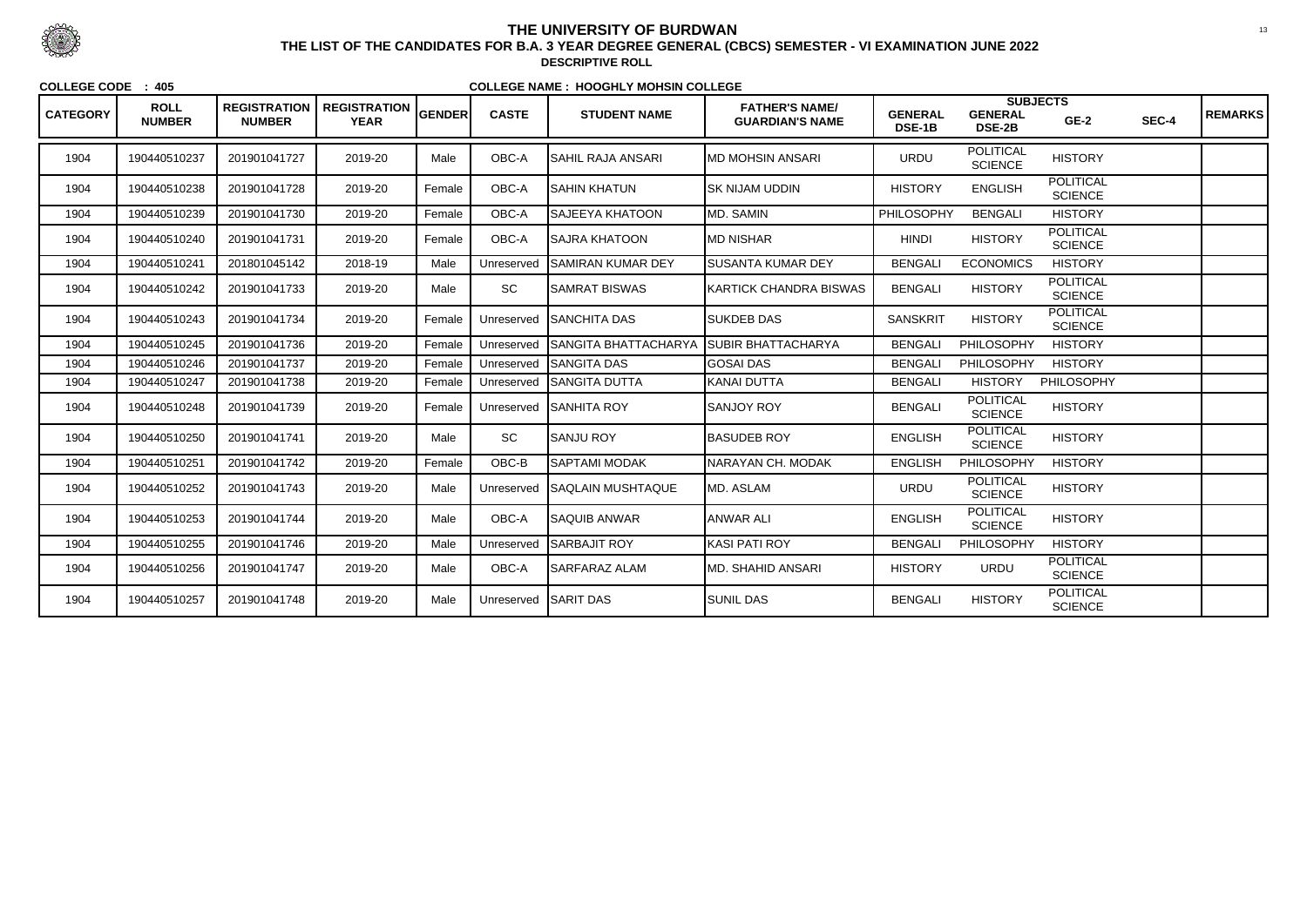| <b>CATEGORY</b> | <b>ROLL</b><br><b>NUMBER</b> | <b>REGISTRATION</b><br><b>NUMBER</b> | <b>REGISTRATION</b>  <br><b>YEAR</b> | <b>GENDER</b> | <b>CASTE</b> | <b>STUDENT NAME</b>         | <b>FATHER'S NAME/</b><br><b>GUARDIAN'S NAME</b> | <b>GENERAL</b><br>DSE-1B | <b>GENERAL</b><br><b>DSE-2B</b>    | <b>SUBJECTS</b><br>$GE-2$          | SEC-4 | <b>REMARKS</b> |
|-----------------|------------------------------|--------------------------------------|--------------------------------------|---------------|--------------|-----------------------------|-------------------------------------------------|--------------------------|------------------------------------|------------------------------------|-------|----------------|
| 1904            | 190440510258                 | 201901041749                         | 2019-20                              | Male          | Unreserved   | <b>SARWAR KHAN</b>          | <b>ASGAR KHAN</b>                               | <b>URDU</b>              | <b>POLITICAL</b><br><b>SCIENCE</b> | <b>HISTORY</b>                     |       |                |
| 1904            | 190440510259                 | 201901041750                         | 2019-20                              | Female        | OBC-A        | <b>SARWARI KHATOON</b>      | MD ALI                                          | <b>URDU</b>              | <b>POLITICAL</b><br><b>SCIENCE</b> | <b>HISTORY</b>                     |       |                |
| 1904            | 190440510260                 | 201901041751                         | 2019-20                              | Female        | OBC-B        | <b>ISATHI GHOSH</b>         | PASUPATI GHOSH                                  | PHILOSOPHY               | <b>HISTORY</b>                     | <b>POLITICAL</b><br><b>SCIENCE</b> |       |                |
| 1904            | 190440510261                 | 201901041753                         | 2019-20                              | Male          | Unreserved   | <b>ISAYAN CHOWDHURY</b>     | SUJIT CHOWDHURY                                 | <b>HISTORY</b>           | <b>POLITICAL</b><br><b>SCIENCE</b> | PHILOSOPHY                         |       |                |
| 1904            | 190440510262                 | 201901041754                         | 2019-20                              | Male          | Unreserved   | <b>SAYAN DAS</b>            | <b>SUKDEB DAS</b>                               | <b>HISTORY</b>           |                                    | ECONOMICS PHILOSOPHY               |       |                |
| 1904            | 190440510263                 | 201901041755                         | 2019-20                              | Male          | SC           | <b>SAYAN MANNA</b>          | SHYAM SUNDAR MANNA                              | <b>ENGLISH</b>           | <b>HISTORY</b>                     | <b>POLITICAL</b><br><b>SCIENCE</b> |       |                |
| 1904            | 190440510264                 | 201901041756                         | 2019-20                              | Male          | Unreserved   | <b>SAYAN SAHA</b>           | <b>SAILEN SAHA</b>                              | <b>BENGALI</b>           | <b>POLITICAL</b><br><b>SCIENCE</b> | <b>HISTORY</b>                     |       |                |
| 1904            | 190440510265                 | 201901041757                         | 2019-20                              | Female        | OBC-A        | <b>SAZYA ANWER</b>          | <b>SK. ANWAR ALI</b>                            | <b>BENGALI</b>           | <b>HISTORY</b>                     | <b>POLITICAL</b><br><b>SCIENCE</b> |       |                |
| 1904            | 190440510267                 | 201901041759                         | 2019-20                              | Female        | Unreserved   | <b>SENJUTI BISWAS</b>       | <b>GOBINDA BISWAS</b>                           | PHILOSOPHY               | <b>ENGLISH</b>                     | <b>HISTORY</b>                     |       |                |
| 1904            | 190440510270                 | 201901041762                         | 2019-20                              | Male          | OBC-B        | <b>SHAHBAZ KHAN</b>         | SHAUKAT KHAN                                    | <b>URDU</b>              | <b>POLITICAL</b><br><b>SCIENCE</b> | <b>HISTORY</b>                     |       |                |
| 1904            | 190440510271                 | 201901041763                         | 2019-20                              | Female        | OBC-A        | <b>SHAHEEN PARVEEEN</b>     | PAIGAMBAR HUSSAIN                               | <b>URDU</b>              | <b>POLITICAL</b><br><b>SCIENCE</b> | <b>HISTORY</b>                     |       |                |
| 1904            | 190440510273                 | 201901041765                         | 2019-20                              | Female        | Unreserved   | <b>ISHAHIN PARVEEN</b>      | <b>SAJID AHMED</b>                              | <b>URDU</b>              | <b>HISTORY</b>                     | <b>POLITICAL</b><br><b>SCIENCE</b> |       |                |
| 1904            | 190440510274                 | 201901041766                         | 2019-20                              | Female        |              | Unreserved SHAHNAZ KHATOON  | SERAJUDDIN ANSARI                               | <b>URDU</b>              | <b>HISTORY</b>                     | <b>POLITICAL</b><br><b>SCIENCE</b> |       |                |
| 1904            | 190440510275                 | 201901041767                         | 2019-20                              | Male          | OBC-A        | <b>SHAHRUKH HOSSAIN</b>     | IMOSAROF HOSSAIN                                | <b>ENGLISH</b>           | PHILOSOPHY                         | <b>POLITICAL</b><br><b>SCIENCE</b> |       |                |
| 1904            | 190440510276                 | 201901041768                         | 2019-20                              | Female        | Unreserved   | <b>ISHAINA SHEIKH</b>       | <b>SAJAHAN SHEIKH</b>                           | <b>ENGLISH</b>           | <b>HISTORY</b>                     | <b>POLITICAL</b><br><b>SCIENCE</b> |       |                |
| 1904            | 190440510278                 | 201901041770                         | 2019-20                              | Female        |              | Unreserved SHARMILI YADAV   | ISITARAM YADAV                                  | <b>HISTORY</b>           | <b>POLITICAL</b><br><b>SCIENCE</b> | PHILOSOPHY                         |       |                |
| 1904            | 190440510279                 | 201901041771                         | 2019-20                              | Male          | Unreserved   | <b>SHIVAM KUMAR BARNWAL</b> | .  MAHESH KUMAR BARNWAL                         | <b>HISTORY</b>           | <b>POLITICAL</b><br><b>SCIENCE</b> | PHILOSOPHY                         |       |                |
| 1904            | 190440510280                 | 201901041772                         | 2019-20                              | Male          |              | Unreserved SHOAIB RAZA      | <b>SHAFI AHMED</b>                              | <b>URDU</b>              | <b>POLITICAL</b><br><b>SCIENCE</b> | <b>HISTORY</b>                     |       |                |



 <sup>14</sup> **THE LIST OF THE CANDIDATES FOR B.A. 3 YEAR DEGREE GENERAL (CBCS) SEMESTER - VI EXAMINATION JUNE 2022DESCRIPTIVE ROLL**

**COLLEGE CODE : 405**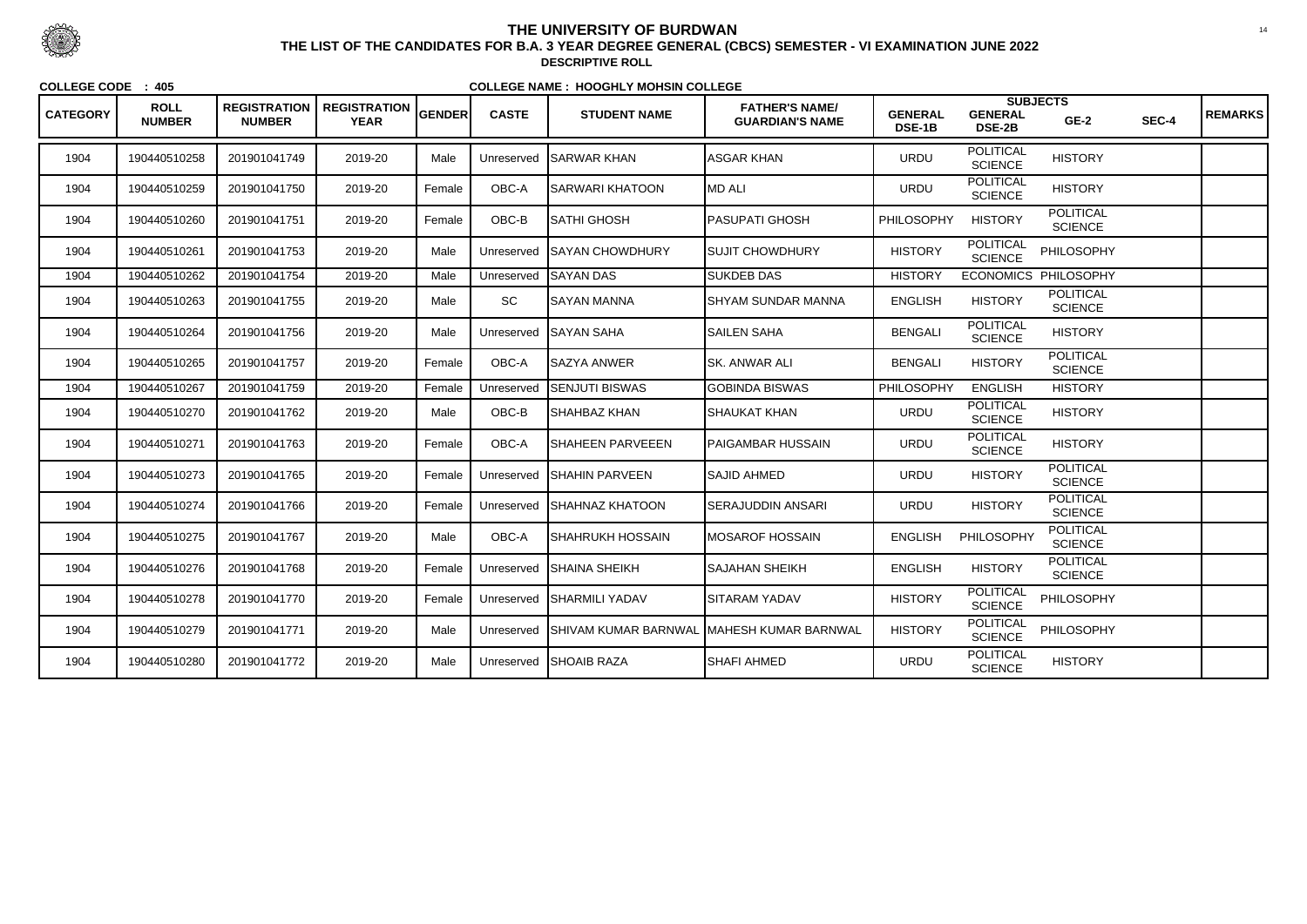| <b>CATEGORY</b> | <b>ROLL</b><br><b>NUMBER</b> | <b>REGISTRATION</b><br><b>NUMBER</b> | <b>REGISTRATION</b><br><b>YEAR</b> | <b>GENDER</b> | <b>CASTE</b> | <b>STUDENT NAME</b>        | <b>FATHER'S NAME/</b><br><b>GUARDIAN'S NAME</b> | <b>GENERAL</b><br>DSE-1B           | <b>SUBJECTS</b><br><b>GENERAL</b><br><b>DSE-2B</b> | $GE-2$                             | SEC-4 | <b>REMARKS</b> |
|-----------------|------------------------------|--------------------------------------|------------------------------------|---------------|--------------|----------------------------|-------------------------------------------------|------------------------------------|----------------------------------------------------|------------------------------------|-------|----------------|
| 1904            | 190440510282                 | 201901041774                         | 2019-20                            | Female        | Unreserved   | <b>SHRABANEE MAITY</b>     | <b>BABULAL MAITY</b>                            | <b>ENGLISH</b>                     | <b>POLITICAL</b><br><b>SCIENCE</b>                 | PHILOSOPHY                         |       |                |
| 1904            | 190440510283                 | 201901041775                         | 2019-20                            | Female        | SC           | <b>SHRABONI MAL</b>        | <b>SUSHANTA MAL</b>                             | <b>BENGALI</b>                     | PHILOSOPHY                                         | <b>HISTORY</b>                     |       |                |
| 1904            | 190440510284                 | 201901041776                         | 2019-20                            | Female        | SC           | <b>SHREYA BISWAS</b>       | <b>SHIBU BISWAS</b>                             | <b>BENGALI</b>                     | <b>POLITICAL</b><br><b>SCIENCE</b>                 | <b>HISTORY</b>                     |       |                |
| 1904            | 190440510285                 | 201901041777                         | 2019-20                            | Female        | OBC-B        | SHREYA DAS                 | PRADIP DAS                                      | <b>ENGLISH</b>                     | <b>HISTORY</b>                                     | <b>PHILOSOPHY</b>                  |       |                |
| 1904            | 190440510286                 | 201901041778                         | 2019-20                            | Female        | Unreserved   | <b>SHREYA SAHA</b>         | <b>SUKUMAR SAHA</b>                             | <b>BENGALI</b>                     | PHILOSOPHY                                         | <b>HISTORY</b>                     |       |                |
| 1904            | 190440510287                 | 201901041779                         | 2019-20                            | Female        | Unreserved   | <b>SHREYA SINGH</b>        | LATE. SUSHIL SINGH                              | <b>ENGLISH</b>                     | <b>ECONOMICS</b>                                   | <b>HISTORY</b>                     |       |                |
| 1904            | 190440510289                 | 201901041781                         | 2019-20                            | Female        | <b>ST</b>    | <b>SIKHA ORAW</b>          | LATE KANAI ORAW                                 | <b>POLITICAL</b><br><b>SCIENCE</b> | <b>BENGALI</b>                                     | <b>HISTORY</b>                     |       |                |
| 1904            | 190440510290                 | 201901041782                         | 2019-20                            | Female        | SC           | <b>SIMRAN KUMARI</b>       | <b>BHIRGU NATH PASWAN</b>                       | <b>POLITICAL</b><br><b>SCIENCE</b> | <b>HISTORY</b>                                     | PHILOSOPHY                         |       |                |
| 1904            | 190440510292                 | 201901041784                         | 2019-20                            | Male          | Unreserved   | <b>ISK INJAMUL HOSSAIN</b> | ISK MAINUL HOSSAIN                              | <b>BENGALI</b>                     | <b>POLITICAL</b><br><b>SCIENCE</b>                 | <b>HISTORY</b>                     |       |                |
| 1904            | 190440510293                 | 201901041785                         | 2019-20                            | Male          | OBC-A        | <b>ISK SAMIM MONDAL</b>    | <b>SAHID MONDAL</b>                             | <b>BENGALI</b>                     | <b>HISTORY</b>                                     | <b>POLITICAL</b><br><b>SCIENCE</b> |       |                |
| 1904            | 190440510294                 | 201901041786                         | 2019-20                            | Male          | OBC-A        | <b>SK. SOYEL</b>           | <b>SK. JAMIR</b>                                | PHILOSOPHY                         | <b>HISTORY</b>                                     | <b>POLITICAL</b><br><b>SCIENCE</b> |       |                |
| 1904            | 190440510295                 | 201901041787                         | 2019-20                            | Female        | Unreserved   | <b>SNAHA KARMAKAR</b>      | <b>ASHOKE KARMAKAR</b>                          | <b>BENGALI</b>                     | <b>HISTORY</b>                                     | PHILOSOPHY                         |       |                |
| 1904            | 190440510296                 | 201901041788                         | 2019-20                            | Female        | SC           | <b>SNEHA DAS</b>           | <b>SUBRATA DAS</b>                              | PHILOSOPHY                         | <b>BENGALI</b>                                     | <b>SANSKRIT</b>                    |       |                |
| 1904            | 190440510297                 | 201901041789                         | 2019-20                            | Female        | OBC-B        | <b>SNEHA DUTTA</b>         | <b>SHYAM SUNDAR DUTTA</b>                       | PHILOSOPHY                         | <b>HISTORY</b>                                     | <b>POLITICAL</b><br><b>SCIENCE</b> |       |                |
| 1904            | 190440510298                 | 201901041790                         | 2019-20                            | Female        | Unreserved   | <b>SNEHA GHOSAL</b>        | <b>GOBINDA GHOSAL</b>                           | <b>SANSKRIT</b>                    | <b>HISTORY</b>                                     | <b>PHILOSOPHY</b>                  |       |                |
| 1904            | 190440510299                 | 201901041791                         | 2019-20                            | Female        | SC           | <b>SNEHA MALIK</b>         | <b>SOMNATH MALIK</b>                            | <b>BENGALI</b>                     | PHILOSOPHY                                         | <b>HISTORY</b>                     |       |                |
| 1904            | 190440510300                 | 201901041792                         | 2019-20                            | Female        | Unreserved   | <b>SOMA HALDER</b>         | <b>DURJADHAN HALDER</b>                         | <b>HISTORY</b>                     | PHILOSOPHY                                         | <b>POLITICAL</b><br><b>SCIENCE</b> |       |                |
| 1904            | 190440510302                 | 201901041794                         | 2019-20                            | Female        | SC           | <b>SOMA SARKAR</b>         | <b>NILRATAN SARKAR</b>                          | <b>HISTORY</b>                     | <b>POLITICAL</b><br><b>SCIENCE</b>                 | <b>SANSKRIT</b>                    |       |                |



 <sup>15</sup> **THE LIST OF THE CANDIDATES FOR B.A. 3 YEAR DEGREE GENERAL (CBCS) SEMESTER - VI EXAMINATION JUNE 2022DESCRIPTIVE ROLL**

**COLLEGE CODE : 405**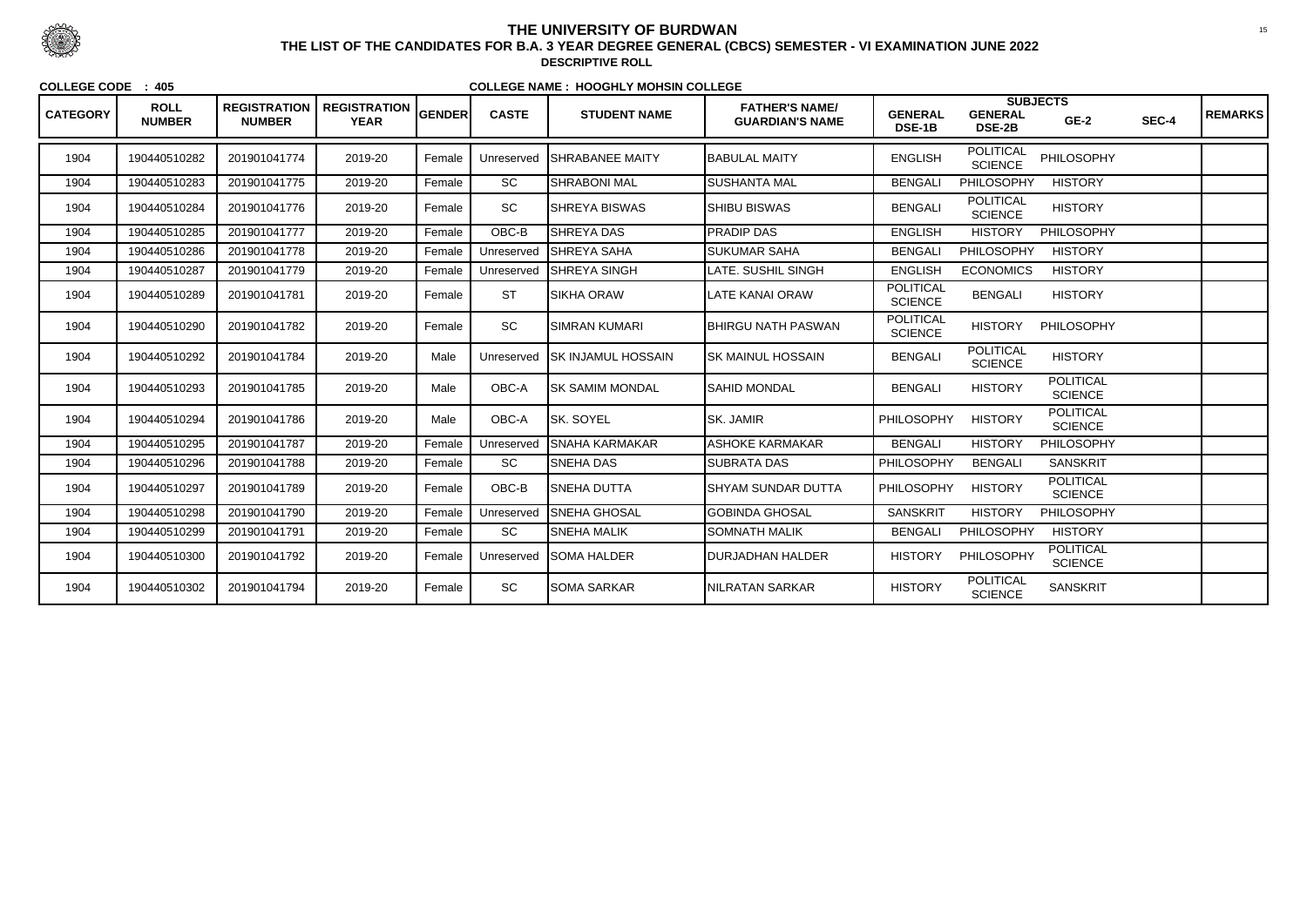| <b>CATEGORY</b> | <b>ROLL</b><br><b>NUMBER</b> | <b>REGISTRATION</b><br><b>NUMBER</b> | <b>REGISTRATION</b><br><b>YEAR</b> | <b>GENDER</b> | <b>CASTE</b> | <b>STUDENT NAME</b>       | <b>FATHER'S NAME/</b><br><b>GUARDIAN'S NAME</b> | <b>GENERAL</b><br><b>DSE-1B</b> | <b>GENERAL</b><br><b>DSE-2B</b>    | <b>SUBJECTS</b><br>$GE-2$          | SEC-4 | <b>REMARKS</b> |
|-----------------|------------------------------|--------------------------------------|------------------------------------|---------------|--------------|---------------------------|-------------------------------------------------|---------------------------------|------------------------------------|------------------------------------|-------|----------------|
| 1904            | 190440510303                 | 201901041795                         | 2019-20                            | Male          | SC           | SOMNATH PRAMANIK          | <b>DEBOBRATA PRAMANIK</b>                       | <b>BENGALI</b>                  | <b>HISTORY</b>                     | <b>SANSKRIT</b>                    |       |                |
| 1904            | 190440510305                 | 201901041797                         | 2019-20                            | Female        | OBC-B        | <b>SOUMI SADHUKHAN</b>    | <b>SURAJIT SADHUKHAN</b>                        | PHILOSOPHY                      | <b>HISTORY</b>                     | <b>SANSKRIT</b>                    |       |                |
| 1904            | 190440510306                 | 201901041798                         | 2019-20                            | Female        | Unreserved   | ISOUMI SHAW               | <b>BAPI SHAW</b>                                | <b>PHILOSOPHY</b>               | <b>HISTORY</b>                     | <b>POLITICAL</b><br><b>SCIENCE</b> |       |                |
| 1904            | 190440510308                 | 201901041800                         | 2019-20                            | Female        | SC           | SOUMITA MALIK             | <b>ASOKE MALIK</b>                              | <b>HISTORY</b>                  | <b>SANSKRIT</b>                    | <b>POLITICAL</b><br><b>SCIENCE</b> |       |                |
| 1904            | 190440510309                 | 201901041801                         | 2019-20                            | Male          | Unreserved   | SOUMOJIT DAS              | <b>SANJIT DAS</b>                               | <b>ECONOMICS</b>                | <b>HISTORY</b>                     | PHILOSOPHY                         |       |                |
| 1904            | 190440510310                 | 201901041802                         | 2019-20                            | Male          | <b>SC</b>    | <b>SOURAV DAS</b>         | <b>JHANTU DAS</b>                               | <b>BENGALI</b>                  | <b>HISTORY</b>                     | <b>POLITICAL</b><br><b>SCIENCE</b> |       |                |
| 1904            | 190440510312                 | 201901041804                         | 2019-20                            | Male          | OBC-B        | ISOUVIK GHOSH             | İSHYAMAL GHOSH                                  | <b>BENGALI</b>                  | <b>POLITICAL</b><br><b>SCIENCE</b> | PHILOSOPHY                         |       |                |
| 1904            | 190440510313                 | 201901041805                         | 2019-20                            | Male          | OBC-A        | SOYEB AKTHAR MOLLA        | <b>GOLAM RASULMOLLA</b>                         | <b>BENGALI</b>                  | <b>HISTORY</b>                     | <b>POLITICAL</b><br><b>SCIENCE</b> |       |                |
| 1904            | 190440510314                 | 201901041806                         | 2019-20                            | Male          | Unreserved   | SUBHADIP ADHIKARI         | <b>LAB ADHIKARI</b>                             | <b>BENGALI</b>                  | <b>PHILOSOPHY</b>                  | <b>HISTORY</b>                     |       |                |
| 1904            | 190440510316                 | 201901041808                         | 2019-20                            | Male          | OBC-B        | SUBHAM KUMAR SIL          | <b>SHYAMAL SIL</b>                              | <b>ENGLISH</b>                  | <b>POLITICAL</b><br><b>SCIENCE</b> | <b>SANSKRIT</b>                    |       |                |
| 1904            | 190440510317                 | 201901041809                         | 2019-20                            | Male          | OBC-B        | <b>SUBHAM SHAW</b>        | <b>BIJAY SHAW</b>                               | <b>HISTORY</b>                  | <b>POLITICAL</b><br><b>SCIENCE</b> | PHILOSOPHY                         |       |                |
| 1904            | 190440510318                 | 201901041810                         | 2019-20                            | Male          | Unreserved   | <b>I</b> SUBHAM SINGH     | SHAMBHU SINGH                                   | <b>HINDI</b>                    | <b>HISTORY</b>                     | <b>POLITICAL</b><br><b>SCIENCE</b> |       |                |
| 1904            | 190440510319                 | 201901041811                         | 2019-20                            | Male          | SC           | <b>SUBROTO BISWAS</b>     | KASHINATH BISWAS                                | <b>BENGALI</b>                  | <b>POLITICAL</b><br><b>SCIENCE</b> | <b>HISTORY</b>                     |       |                |
| 1904            | 190440510320                 | 201901041812                         | 2019-20                            | Female        | Unreserved   | <b>I</b> SUDESHNA PAUL    | <b>SAROJ KUMAR PAUL</b>                         | <b>ENGLISH</b>                  | <b>PHILOSOPHY</b>                  | <b>HISTORY</b>                     |       |                |
| 1904            | 190440510321                 | 201901041813                         | 2019-20                            | Female        | Unreserved   | <b>SUDIPTA CHATTERJEE</b> | <b>SANJOY CHATTERJEE</b>                        | <b>BENGALI</b>                  | <b>PHILOSOPHY</b>                  | <b>HISTORY</b>                     |       |                |
| 1904            | 190440510322                 | 201901041814                         | 2019-20                            | Female        | Unreserved   | <b>SUDIPTA DAS</b>        | <b>MUKUL DAS</b>                                | <b>BENGALI</b>                  | <b>POLITICAL</b><br><b>SCIENCE</b> | <b>HISTORY</b>                     |       |                |
| 1904            | 190440510323                 | 201901041815                         | 2019-20                            | Male          | SC           | <b>SUDIPTO SARKAR</b>     | <b>SASTHI SARKAR</b>                            | <b>BENGALI</b>                  | <b>HISTORY</b>                     | <b>POLITICAL</b><br><b>SCIENCE</b> |       |                |
| 1904            | 190440510324                 | 201901041816                         | 2019-20                            | Female        | OBC-A        | <b>SUFIYA NAAZ</b>        | <b>MD KUDDUS</b>                                | <b>URDU</b>                     | <b>POLITICAL</b><br><b>SCIENCE</b> | PHILOSOPHY                         |       |                |



 <sup>16</sup> **THE LIST OF THE CANDIDATES FOR B.A. 3 YEAR DEGREE GENERAL (CBCS) SEMESTER - VI EXAMINATION JUNE 2022DESCRIPTIVE ROLL**

**COLLEGE CODE : 405**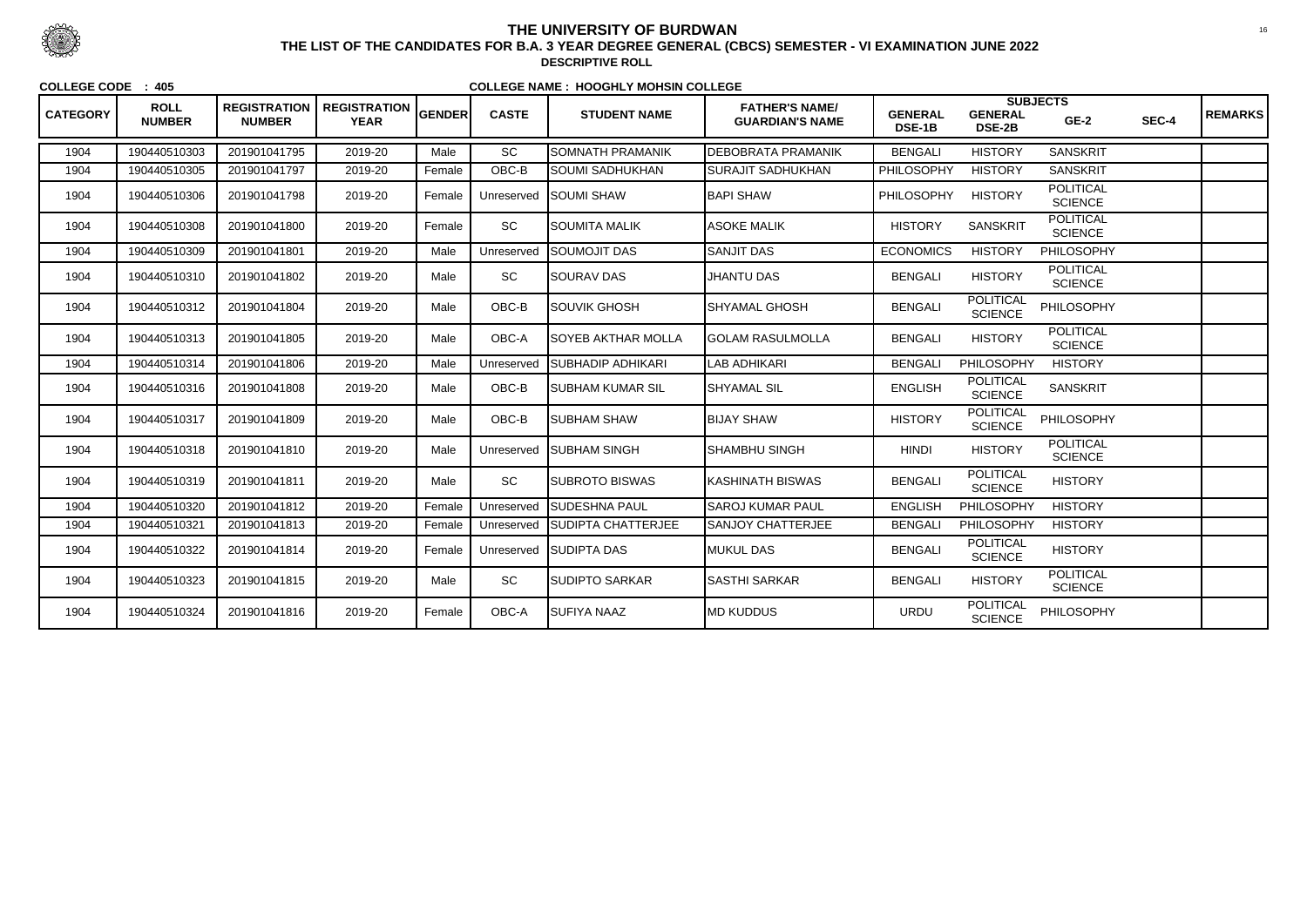| <b>CATEGORY</b> | <b>ROLL</b><br><b>NUMBER</b> | <b>REGISTRATION</b><br><b>NUMBER</b> | <b>REGISTRATION</b><br><b>YEAR</b> | <b>GENDER</b> | <b>CASTE</b> | <b>STUDENT NAME</b>     | <b>FATHER'S NAME/</b><br><b>GUARDIAN'S NAME</b> | <b>GENERAL</b><br>DSE-1B | <b>SUBJECTS</b><br><b>GENERAL</b><br><b>DSE-2B</b> | $GE-2$                             | SEC-4 | <b>REMARKS</b> |
|-----------------|------------------------------|--------------------------------------|------------------------------------|---------------|--------------|-------------------------|-------------------------------------------------|--------------------------|----------------------------------------------------|------------------------------------|-------|----------------|
| 1904            | 190440510325                 | 201901041817                         | 2019-20                            | Female        | <b>SC</b>    | <b>SUJATA BISWAS</b>    | <b>GOPAL BISWAS</b>                             | <b>BENGALI</b>           | <b>PHILOSOPHY</b>                                  | <b>HISTORY</b>                     |       |                |
| 1904            | 190440510326                 | 201901041818                         | 2019-20                            | Female        | Unreserved   | <b>ISUJATA SINGH</b>    | SHAMBHU SINGH                                   | <b>HINDI</b>             | <b>HISTORY</b>                                     | <b>POLITICAL</b><br><b>SCIENCE</b> |       |                |
| 1904            | 190440510327                 | 201901041819                         | 2019-20                            | Male          | SC           | <b>I</b> SUJOY BAIRAGI  | <b>GANESH BAIRAGI</b>                           | <b>BENGALI</b>           | PHILOSOPHY                                         | <b>HISTORY</b>                     |       |                |
| 1904            | 190440510328                 | 201901041820                         | 2019-20                            | Female        | Unreserved   | <b>SUKRITI DAS</b>      | <b>SUBHAS DAS</b>                               | <b>BENGALI</b>           | PHILOSOPHY                                         | <b>HISTORY</b>                     |       |                |
| 1904            | 190440510329                 | 201901041821                         | 2019-20                            | Female        | SC           | <b>SUMAN CHOWDHURY</b>  | <b>KARTIK CHOWDHURY</b>                         | <b>HISTORY</b>           | <b>POLITICAL</b><br><b>SCIENCE</b>                 | PHILOSOPHY                         |       |                |
| 1904            | 190440510330                 | 201901041822                         | 2019-20                            | Male          | Unreserved   | <b>ISUMAN GHOSH</b>     | <b>SUMIT GHOSH</b>                              | <b>BENGALI</b>           | <b>POLITICAL</b><br><b>SCIENCE</b>                 | <b>HISTORY</b>                     |       |                |
| 1904            | 190440510331                 | 201901041823                         | 2019-20                            | Male          | SC           | <b>SUMAN HALDER</b>     | KIRAN HALDER                                    | <b>BENGALI</b>           | <b>HISTORY</b>                                     | <b>POLITICAL</b><br><b>SCIENCE</b> |       |                |
| 1904            | 190440510333                 | 201901041825                         | 2019-20                            | Male          | SC           | <b>SUMAN MONDAL</b>     | <b>SOMNATH MONDAL</b>                           | <b>BENGALI</b>           | <b>POLITICAL</b><br><b>SCIENCE</b>                 | <b>HISTORY</b>                     |       |                |
| 1904            | 190440510334                 | 201901041826                         | 2019-20                            | Male          | OBC-B        | <b>ISUMAN SADHUKHAN</b> | NIRMAL SADHUKHAN                                | <b>BENGALI</b>           | <b>POLITICAL</b><br><b>SCIENCE</b>                 | <b>HISTORY</b>                     |       |                |
| 1904            | 190440510335                 | 201901041827                         | 2019-20                            | Male          | <b>SC</b>    | <b>SUMAN SARKAR</b>     | <b>NIKHIL SARKAR</b>                            | <b>BENGALI</b>           | <b>PHILOSOPHY</b>                                  | <b>HISTORY</b>                     |       |                |
| 1904            | 190440510336                 | 201901041828                         | 2019-20                            | Female        | Unreserved   | <b>ISUMITA SUR</b>      | <b>GURUPADA SUR</b>                             | <b>BENGALI</b>           | <b>HISTORY</b>                                     | PHILOSOPHY                         |       |                |
| 1904            | 190440510338                 | 201901041830                         | 2019-20                            | Female        | Unreserved   | ISUPARNA ADHIKARY       | <b>SUKDEB ADHIKARY</b>                          | <b>PHILOSOPHY</b>        | <b>HISTORY</b>                                     | <b>SANSKRIT</b>                    |       |                |
| 1904            | 190440510339                 | 201901041831                         | 2019-20                            | Female        | SC           | <b>ISUPARNA DAS</b>     | <b>SUNIL DAS</b>                                | <b>HISTORY</b>           | PHILOSOPHY                                         | <b>POLITICAL</b><br><b>SCIENCE</b> |       |                |
| 1904            | 190440510341                 | 201901041833                         | 2019-20                            | Female        | SC           | <b>ISUPRIYA MONDAL</b>  | LATE DIPANKAR MONDAL                            | <b>BENGALI</b>           | <b>HISTORY</b>                                     | <b>POLITICAL</b><br><b>SCIENCE</b> |       |                |
| 1904            | 190440510343                 | 201901041835                         | 2019-20                            | Female        | Unreserved   | <b>SURAVI GHOSH</b>     | <b>DEBU GHOSH</b>                               | <b>HISTORY</b>           | PHILOSOPHY                                         | <b>SANSKRIT</b>                    |       |                |
| 1904            | 190440510344                 | 201901041836                         | 2019-20                            | Female        | OBC-B        | <b>ISURAVI GHOSH</b>    | <b>RANJIT GHOSH</b>                             | <b>BENGALI</b>           | PHILOSOPHY                                         | <b>POLITICAL</b><br><b>SCIENCE</b> |       |                |
| 1904            | 190440510346                 | 201901041839                         | 2019-20                            | Female        | Unreserved   | <b>ISUSMITA DEY</b>     | <b>SOUMEN KR DEY</b>                            | <b>HISTORY</b>           | PHILOSOPHY                                         | <b>POLITICAL</b><br><b>SCIENCE</b> |       |                |
| 1904            | 190440510347                 | 201901041840                         | 2019-20                            | Female        | OBC-B        | <b>SUVANWITA DAS</b>    | <b>SNEHASHISH DAS</b>                           | <b>HISTORY</b>           | PHILOSOPHY                                         | <b>POLITICAL</b><br><b>SCIENCE</b> |       |                |



 <sup>17</sup> **THE LIST OF THE CANDIDATES FOR B.A. 3 YEAR DEGREE GENERAL (CBCS) SEMESTER - VI EXAMINATION JUNE 2022DESCRIPTIVE ROLL**

**COLLEGE CODE : 405**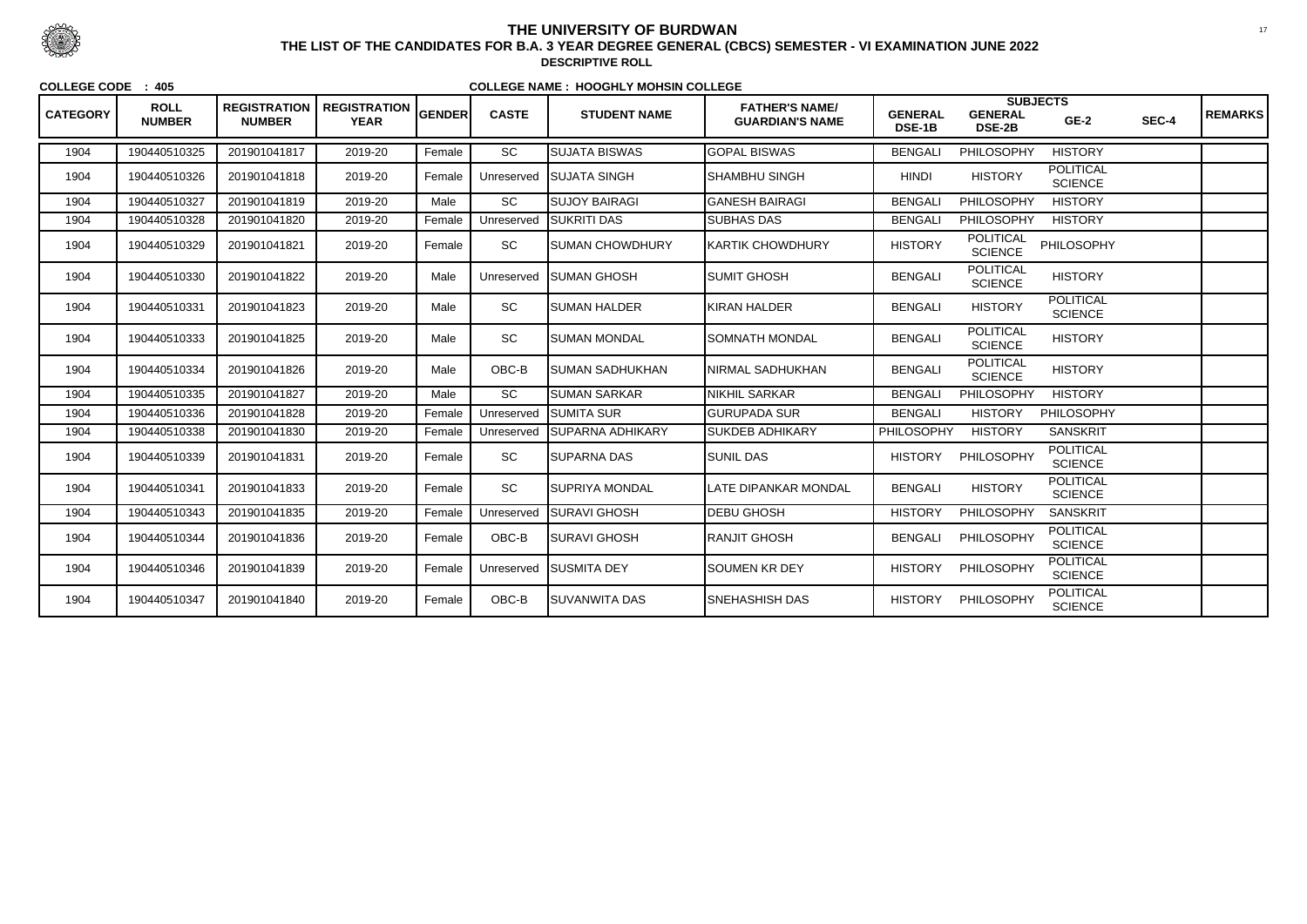| <b>CATEGORY</b> | <b>ROLL</b><br><b>NUMBER</b> | <b>REGISTRATION</b><br><b>NUMBER</b> | <b>REGISTRATION</b><br><b>YEAR</b> | <b>GENDER</b> | <b>CASTE</b> | <b>STUDENT NAME</b>      | <b>FATHER'S NAME/</b><br><b>GUARDIAN'S NAME</b> | <b>GENERAL</b><br>DSE-1B           | <b>GENERAL</b><br><b>DSE-2B</b>    | <b>SUBJECTS</b><br>$GE-2$          | SEC-4 | <b>REMARKS</b> |
|-----------------|------------------------------|--------------------------------------|------------------------------------|---------------|--------------|--------------------------|-------------------------------------------------|------------------------------------|------------------------------------|------------------------------------|-------|----------------|
| 1904            | 190440510348                 | 201901041841                         | 2019-20                            | Male          | SC           | <b>SUVO SIKDER</b>       | SHYAMAL SIKDER                                  | <b>HISTORY</b>                     | <b>POLITICAL</b><br><b>SCIENCE</b> | PHILOSOPHY                         |       |                |
| 1904            | 190440510349                 | 201901041843                         | 2019-20                            | Female        | Unreserved   | <b>ISWAGATA BANERJEE</b> | <b>GOUTAM BANERJEE</b>                          | <b>SANSKRIT</b>                    | <b>HISTORY</b>                     | <b>POLITICAL</b><br><b>SCIENCE</b> |       |                |
| 1904            | 190440510350                 | 201901041844                         | 2019-20                            | Female        | Unreserved   | <b>ISWARNALI DAS</b>     | <b>SUSANTA DAS</b>                              | <b>ENGLISH</b>                     | <b>POLITICAL</b><br><b>SCIENCE</b> | <b>HISTORY</b>                     |       |                |
| 1904            | 190440510351                 | 201901041846                         | 2019-20                            | Female        | OBC-A        | TAMANNA PARWEEN          | IMUKHTAR ALAM                                   | <b>URDU</b>                        | <b>HISTORY</b>                     | <b>POLITICAL</b><br><b>SCIENCE</b> |       |                |
| 1904            | 190440510352                 | 201901041847                         | 2019-20                            | Female        | SC           | <b>TANNU KUMARI</b>      | RAJA RAM NUNIA                                  | <b>HINDI</b>                       | <b>HISTORY</b>                     | <b>POLITICAL</b><br><b>SCIENCE</b> |       |                |
| 1904            | 190440510353                 | 201901041848                         | 2019-20                            | Female        | SC           | <b>TANU MAHATO</b>       | <b>UMA SHANKAR MAHATO</b>                       | <b>HINDI</b>                       | <b>HISTORY</b>                     | <b>POLITICAL</b><br><b>SCIENCE</b> |       |                |
| 1904            | 190440510354                 | 201901041849                         | 2019-20                            | Female        | OBC-B        | <b>TANUSHREE GHOSH</b>   | <b>TAPAN GHOSH</b>                              | <b>BENGALI</b>                     | <b>HISTORY</b>                     | <b>POLITICAL</b><br><b>SCIENCE</b> |       |                |
| 1904            | 190440510355                 | 201901041850                         | 2019-20                            | Female        | Unreserved   | <b>TANUSHRI BANERJEE</b> | <b>SHAMBHUNATH BANERJEE</b>                     | <b>BENGALI</b>                     | PHILOSOPHY                         | <b>POLITICAL</b><br><b>SCIENCE</b> |       |                |
| 1904            | 190440510356                 | 201901041851                         | 2019-20                            | Female        | Unreserved   | <b>ITARANA PARVEEN</b>   | <b>HALIM ANSARI</b>                             | <b>URDU</b>                        | <b>POLITICAL</b><br><b>SCIENCE</b> | <b>HISTORY</b>                     |       |                |
| 1904            | 190440510357                 | 201901041852                         | 2019-20                            | Female        | Unreserved   | <b>TASNIM MUSHRAT</b>    | <b>ZASIM ALI</b>                                | <b>POLITICAL</b><br><b>SCIENCE</b> | <b>HISTORY</b>                     | PHILOSOPHY                         |       |                |
| 1904            | 190440510358                 | 201701042813                         | 2017-18                            | Male          | Unreserved   | <b>TAUSEEF JUNAID</b>    | <b>MD. JUNAID AKHTAR</b>                        | <b>URDU</b>                        | <b>HISTORY</b>                     | <b>PHILOSOPHY</b>                  |       |                |
| 1904            | 190440510359                 | 201901041853                         | 2019-20                            | Female        | Unreserved   | <b>TIASHA DE</b>         | <b>DEBASISH DE</b>                              | PHILOSOPHY                         | <b>POLITICAL</b><br><b>SCIENCE</b> | <b>HISTORY</b>                     |       |                |
| 1904            | 190440510360                 | 201901041854                         | 2019-20                            | Female        | Unreserved   | <b>TINKU PAL</b>         | <b>MANTU PAL</b>                                | <b>BENGALI</b>                     | <b>HISTORY</b>                     | <b>POLITICAL</b><br><b>SCIENCE</b> |       |                |
| 1904            | 190440510361                 | 201901041855                         | 2019-20                            | Female        | Unreserved   | <b>TITLI BANERJEE</b>    | <b>TAPAN KUMAR BANERJEE</b>                     | <b>BENGALI</b>                     | PHILOSOPHY                         | <b>HISTORY</b>                     |       |                |
| 1904            | 190440510362                 | 201901041856                         | 2019-20                            | Male          | SC           | <b>TUSHAR BAR</b>        | <b>SOUMEN BAR</b>                               | <b>BENGALI</b>                     | <b>POLITICAL</b><br><b>SCIENCE</b> | <b>HISTORY</b>                     |       |                |
| 1904            | 190440510363                 | 201901041857                         | 2019-20                            | Male          | OBC-B        | <b>TUSHAR GHOSH</b>      | LATE PARAN GHOSH                                | <b>BENGALI</b>                     | <b>HISTORY</b>                     | <b>POLITICAL</b><br><b>SCIENCE</b> |       |                |
| 1904            | 190440510364                 | 201901041858                         | 2019-20                            | Male          | Unreserved   | UZZAL DAS                | <b>SHITOL DAS</b>                               | <b>BENGALI</b>                     | <b>POLITICAL</b><br><b>SCIENCE</b> | <b>HISTORY</b>                     |       |                |
| 1904            | 190440510365                 | 201901041859                         | 2019-20                            | Male          | $OBC-B$      | <b>WAHID KHAN</b>        | MUKHTAR KHAN                                    | <b>URDU</b>                        | <b>POLITICAL</b><br><b>SCIENCE</b> | <b>HISTORY</b>                     |       |                |



 <sup>18</sup> **THE LIST OF THE CANDIDATES FOR B.A. 3 YEAR DEGREE GENERAL (CBCS) SEMESTER - VI EXAMINATION JUNE 2022DESCRIPTIVE ROLL**

**COLLEGE CODE : 405**